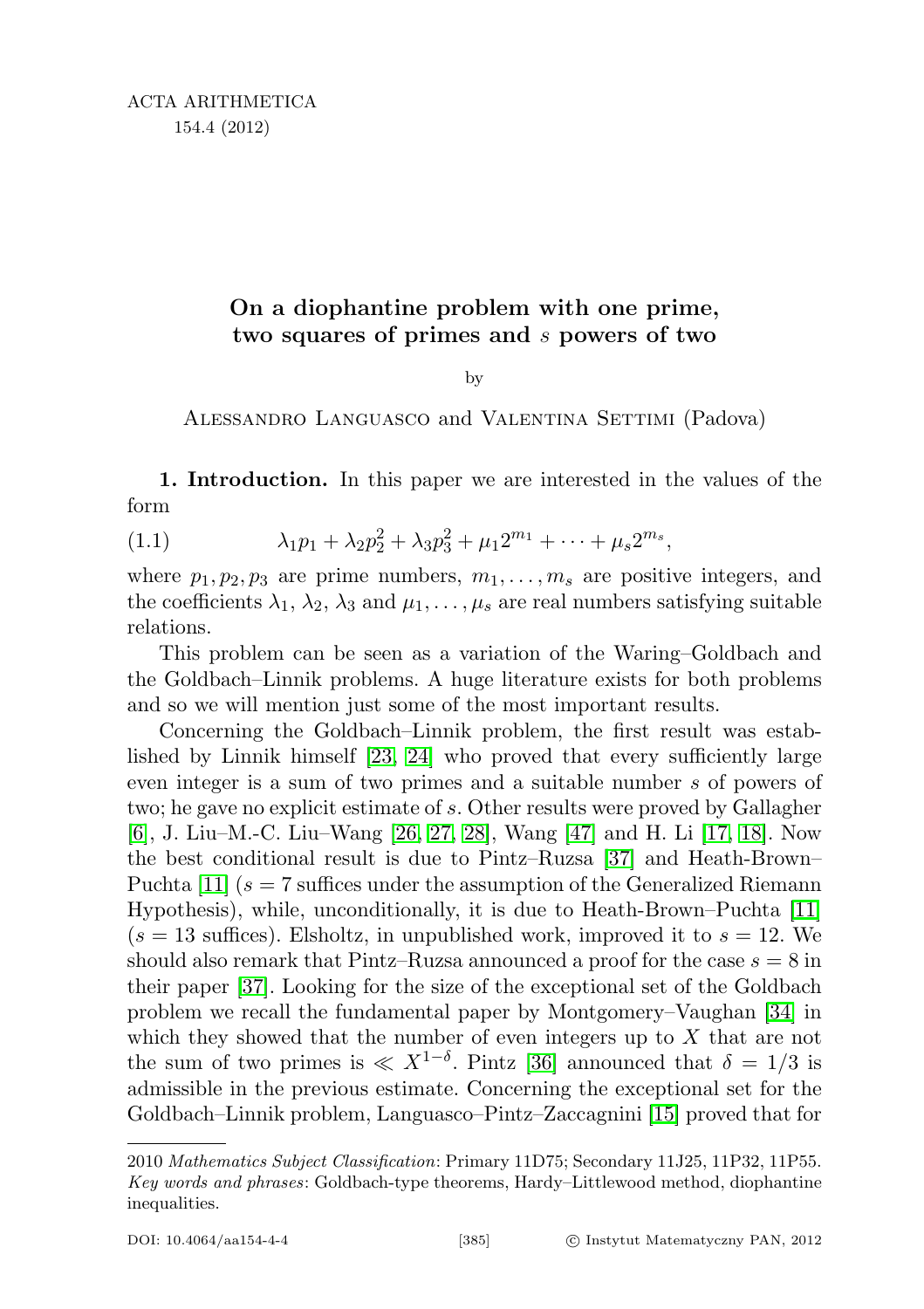every  $s \geq 1$ , there are  $\ll X^{3/5} (\log X)^{10}$  even integers in  $[1, X]$  that are not the sum of two primes and s powers of two.

In diophantine approximation several results were proved concerning linear forms with primes that, in some sense, can be considered as the real analogues of the binary and ternary Goldbach problems. On this topic we recall the papers by Vaughan [\[43,](#page-26-8) [44,](#page-27-1) [45\]](#page-27-2), Harman [\[9\]](#page-25-5), Brüdern–Cook–Perelli [\[1\]](#page-25-6), and Cook–Harman [\[3\]](#page-25-7). A diophantine problem with two primes and powers of two was solved by Parsell [\[35\]](#page-26-9); his estimate on the needed powers of two was recently improved by Languasco–Zaccagnini [\[16\]](#page-25-8).

The problem of representing an integer using a suitable number of prime powers is usually called the Waring–Goldbach problem. We refer to the beautiful Vaughan–Wooley survey paper [\[46\]](#page-27-3) for the literature on this problem. Here we just mention that in 1938 Hua [\[12\]](#page-25-9) proved that almost all the integers  $n \equiv 3 \mod 24$  and  $n \not\equiv 0 \mod 5$  are representable as sums of three squares of primes, and all sufficiently large  $n \equiv 5 \mod 24$  are representable as sums of five squares of primes. Also several results were obtained about the size of the exceptional set for this problem. On this topic we just recall a recent result of J. Liu, Wooley and Yu [\[30\]](#page-26-10).

Concerning mixed problems with powers of primes and powers of two, we recall the results by H. Li  $[19]$ ,  $[20]$ , J. Liu and Lü  $[29]$ , J. Liu and M.-C. Liu [\[25\]](#page-26-12), Lü and Sun [\[33\]](#page-26-13), Z. Liu and Lü [\[32\]](#page-26-14).

Replacing one of the prime summands in the problem in Parsell [\[35\]](#page-26-9) with the sum of two squares of primes, we obtain the problem in [\(1.1\)](#page-0-0); the only result we know about it is by W. P. Li and Wang [\[21\]](#page-25-12). We improve their estimate on s with the following result whose quality depends on rational approximations to  $\lambda_2/\lambda_3$ .

THEOREM. Suppose that  $\lambda_1 < 0$  and  $\lambda_2, \lambda_3 > 0$  with  $\lambda_2/\lambda_3$  irrational. Further suppose that  $\mu_1, \ldots, \mu_s$  are nonzero real numbers such that  $\lambda_i/\mu_i \in$  $\mathbb Q$  for  $i \in \{1,2,3\}$ , and denote by  $a_i/q_i$  their reduced representations as rational numbers. Let moreover  $\eta$  be a sufficiently small positive constant such that  $\eta < \min(|\lambda_1/a_1|; \lambda_2/a_2; \lambda_3/a_3)$ . Finally let

<span id="page-1-0"></span>(1.2)

$$
s_0 = 3 + \left\lceil \frac{\log(4C(q_1, q_2, q_3, \epsilon)(|\lambda_1| + |\lambda_2| + |\lambda_3|)) - \log((3 - 2\sqrt{2} - \epsilon)\eta)}{-\log 0.8844472132} \right\rceil,
$$

where  $\epsilon > 0$  is an arbitrarily small constant,  $C(q_1, q_2, q_3, \epsilon)$  satisfies

<span id="page-1-1"></span>
$$
(1.3)
$$

$$
C(q_1, q_2, q_3, \epsilon) = (1 + \epsilon)(\log 2 + C \cdot \mathfrak{S}'(q_1))^{1/2}
$$
  
 
$$
\times ((\log 2)^2 + D \cdot \mathfrak{S}''(q_2))^{1/4} ((\log 2)^2 + D \cdot \mathfrak{S}''(q_3))^{1/4},
$$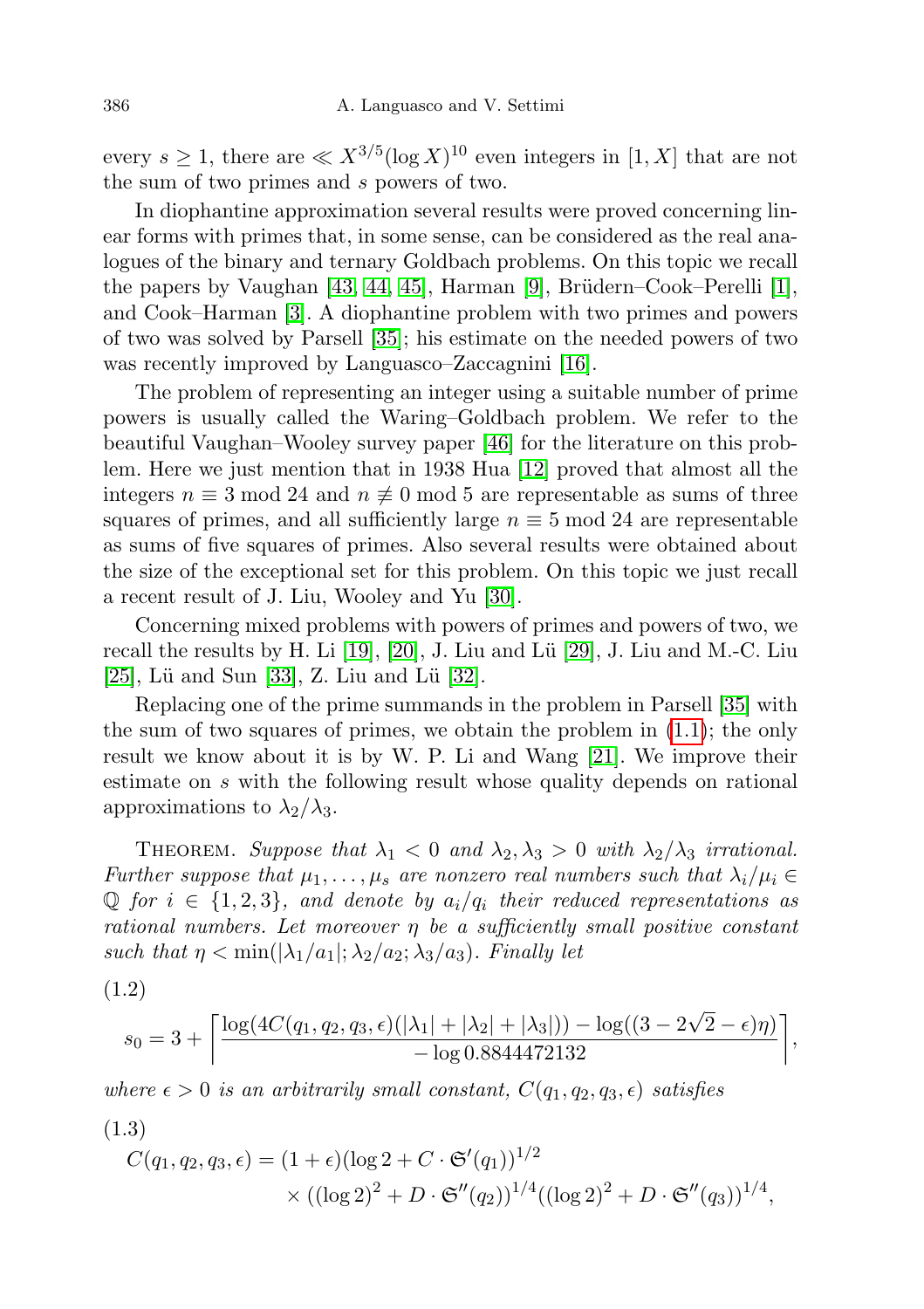$C = 10.0219168340, D = 17,646,979.6536361512, and$ 

<span id="page-2-3"></span>(1.4) 
$$
\mathfrak{S}'(n) = \prod_{\substack{p|n \\ p>2}} \frac{p-1}{p-2}, \quad \mathfrak{S}''(n) = \prod_{\substack{p|n \\ p>2}} \frac{p+1}{p}.
$$

Then for every real number  $\varpi$  and every integer  $s \geq s_0$  the inequality

<span id="page-2-2"></span>
$$
(1.5) \qquad |\lambda_1 p_1 + \lambda_2 p_2^2 + \lambda_3 p_3^2 + \mu_1 2^{m_1} + \dots + \mu_s 2^{m_s} + \varpi| < \eta
$$

has infinitely many solutions in primes  $p_1, p_2, p_3$  and positive integers  $m_1$ ,  $\ldots$ ,  $m_s$ .

Arguing analogously we can prove the case  $\lambda_1, \lambda_2 < 0, \lambda_3 > 0$  (see the argument at the end of §[4\)](#page-19-0).

<span id="page-2-0"></span>Our value in [\(1.2\)](#page-1-0) largely improves W. P. Li–Wang's [\[21\]](#page-25-12) one given by (1.6)

$$
s_0 = 3 + \left\lceil \frac{\log(2^9C_1(q_1, q_2, q_3, \epsilon)(|\lambda_1| + |\lambda_2| + |\lambda_3|)^2) - \log((1 - \epsilon)|\lambda_1|\eta)}{-\log 0.995} \right\rceil,
$$

where

<span id="page-2-1"></span>(1.7) 
$$
C_1(q_1, q_2, q_3, \epsilon) = 5(1 + \epsilon) \left( \frac{11^4 \cdot 43 \cdot \pi^{26}}{2^{27} \cdot 25} + (\log 2)^2 \right)^{1/2} \times (\log 2q_1)^{1/2} (\log 2q_2)^{1/4} (\log 2q_3)^{1/4}.
$$

Comparing only denominators in  $(1.2)$  and in  $(1.6)$ , we see that our gain is about 95.9%. Moreover the numerical constants involved in the definition [\(1.3\)](#page-1-1) are better than the ones in [\(1.7\)](#page-2-1) (see the remark after Lemma [3.6](#page-6-0) below).

In practice, the following example shows that the gain is actually slightly larger. For instance, taking  $\lambda_1 = -\sqrt{5} = \mu_1^{-1}$ ,  $\lambda_2 = \sqrt{3} = \mu_2^{-1}$ ,  $\lambda_3 = \sqrt{2} = \sqrt{3}$  $\mu_3^{-1}$ ,  $\eta = 1$  and  $\epsilon = 10^{-20}$ , we get  $s_0 = 120$ , while W. P. Li–Wang's estimate  $(1.6)$  gives  $s_0 = 4120$ .

Moreover we remark that the works of Rosser–Schoenfeld [\[39\]](#page-26-15) on  $n/\varphi(n)$ and of Solé–Planat [\[41\]](#page-26-16) on the Dedekind  $\Psi$  function (see Lemmas [3.1](#page-5-0) and [3.2](#page-5-1) below) give for  $\mathfrak{S}'(q)$  and  $\mathfrak{S}''(q)$  a sharper estimate than  $2\log(2q)$ , used in  $(1.7)$ , for large values of q.

With respect to [\[21\]](#page-25-12), our main gain comes from enlarging the size of the major arc since this lets us use sharper estimates on the minor arc. In particular, on the major arc we replaced the technique used in [\[21\]](#page-25-12) with an argument involving an  $L^2$ -estimate of the exponential sum over prime squares  $(S_2(\alpha))$ . This is a standard tool when working on primes (see, e.g., [\[16\]](#page-25-8) for an application to a similar problem) but it seems that it is the first time that a similar technique is used for prime squares so we inserted a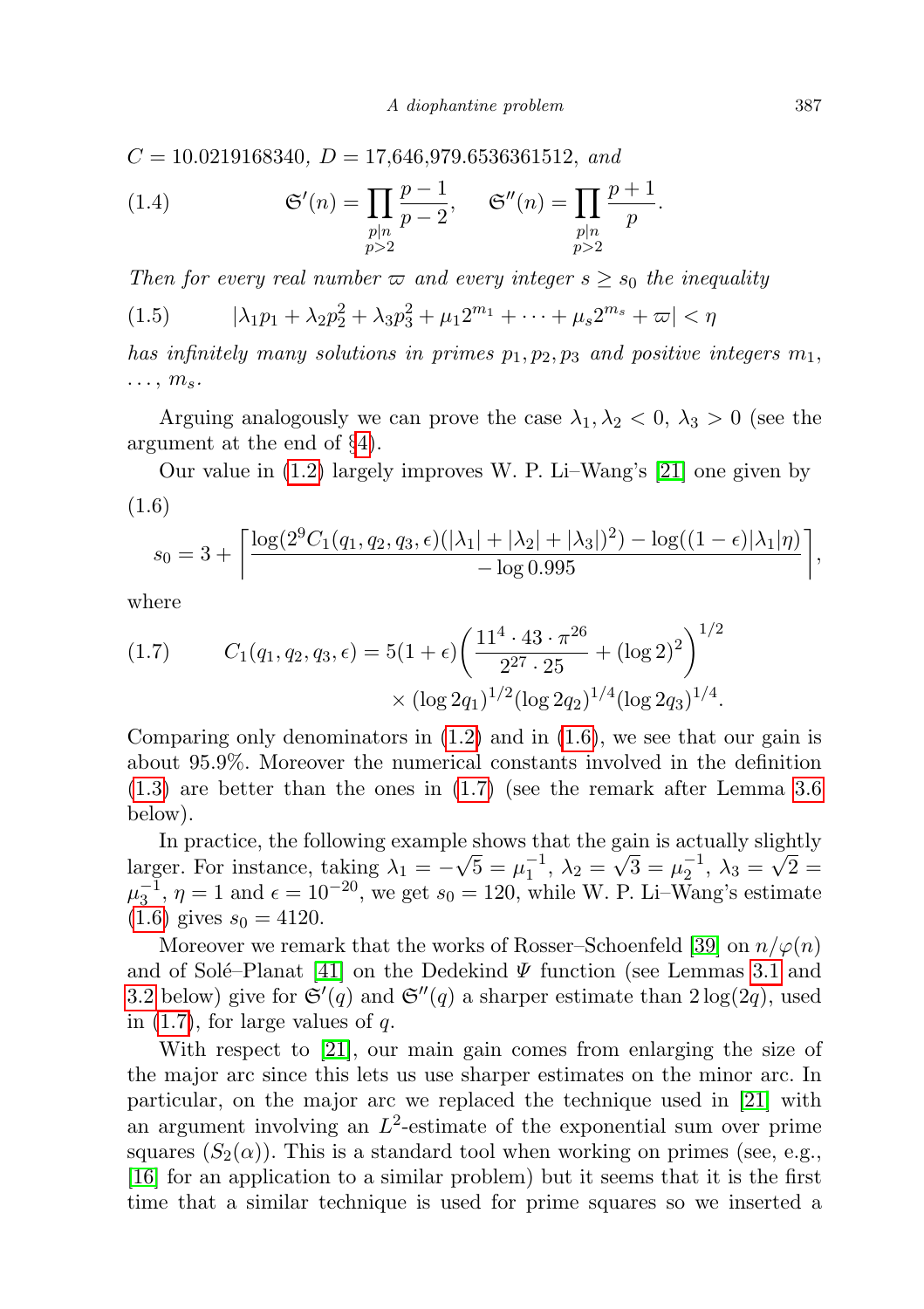detailed proof of the relevant lemmas (Lemmas [3.12](#page-11-0) and [3.13](#page-13-0) below) since they could be of some independent interest.

On the minor arc we use the Ghosh estimate [\[7\]](#page-25-13) to deal with the exponential sum on primes squares while to treat the exponential sum on primes  $(S_1(\alpha))$  we follow the argument in [\[16\]](#page-25-8). To work with the exponential sum over powers of two  $(G(\alpha))$ , we applied Pintz–Ruzsa's [\[37\]](#page-26-5) algorithm to estimate the measure of the subset of the minor arc on which  $|G(\alpha)|$  is "large". These ingredients lead to a sharper estimate on the minor arc and let us improve the size of the denominators in [\(1.2\)](#page-1-0).

A second, less important, gain arises from our Lemmas [3.3](#page-5-2) and [3.6](#page-6-0) below, which improves the numerical values in  $(1.3)$  compared with the ones in  $(1.7)$ (see also Parsell [\[35,](#page-26-9) Lemma 3]).

Using the notation  $\lambda = (\lambda_1, \lambda_2, \lambda_3), \mu = (\mu_1, \mu_2, \mu_3)$ , as a consequence of the Theorem we have

COROLLARY. Suppose that  $\lambda_1, \lambda_2, \lambda_3$  are nonzero real numbers, not all of the same sign, such that  $\lambda_2/\lambda_3$  is irrational. Further suppose  $\mu_1, \ldots, \mu_s$ are nonzero real numbers such that  $\lambda_i/\mu_i \in \mathbb{Q}$  for  $i \in \{1,2,3\}$ , and denote by  $a_i/q_i$  their reduced representations as rational numbers. Let moreover  $\eta$ be a sufficiently small positive constant such that  $\eta < \min(|\lambda_1/a_1|; |\lambda_2/a_2|;$  $|\lambda_3/a_3|$  and  $\tau \geq \eta > 0$ . Finally let  $s_0 = s_0(\lambda, \mu, \eta, \epsilon)$  as defined in [\(1.2\)](#page-1-0), where  $\epsilon > 0$  is arbitrarily small. Then for every real number  $\varpi$  and every integer  $s \geq s_0$  the inequality

$$
|\lambda_1 p_1 + \lambda_2 p_2^2 + \lambda_3 p_3^2 + \mu_1 2^{m_1} + \dots + \mu_s 2^{m_s} + \varpi| < \tau
$$

has infinitely many solutions in primes  $p_1, p_2, p_3$  and positive integers  $m_1, \ldots, m_s$ .

This Corollary immediately follows from the Theorem by rearranging the  $\lambda$ 's. Hence the Theorem ensures that [\(1.5\)](#page-2-2) has infinitely many solutions and the Corollary immediately follows from the condition  $\tau \geq \eta$ .

**2. Definitions.** Let  $\epsilon$  be a sufficiently small positive constant (not necessarily the same at each occurrence),  $X$  be a large parameter,  $M =$  $|\mu_1| + \cdots + |\mu_s|$  and  $L = \log_2(\epsilon X/(2M))$ , where  $\log_2 v$  is the base 2 logarithm of v. We will use the Davenport–Heilbronn variation of the Hardy– Littlewood method to count the number  $\mathfrak{N}(X)$  of solutions of the inequal-ity [\(1.5\)](#page-2-2) with  $\epsilon X \leq p_1, p_2^2, p_3^2 \leq X$  and  $1 \leq m_1, \ldots, m_s \leq L$ . Let now  $e(u) = \exp(2\pi iu)$  and

$$
S_1(\alpha) = \sum_{\epsilon X \le p \le X} \log p \, e(p\alpha), \quad S_2(\alpha) = \sum_{\epsilon X \le p^2 \le X} \log p \, e(p^2 \alpha),
$$

$$
G(\alpha) = \sum_{1 \le m \le L} e(2^m \alpha).
$$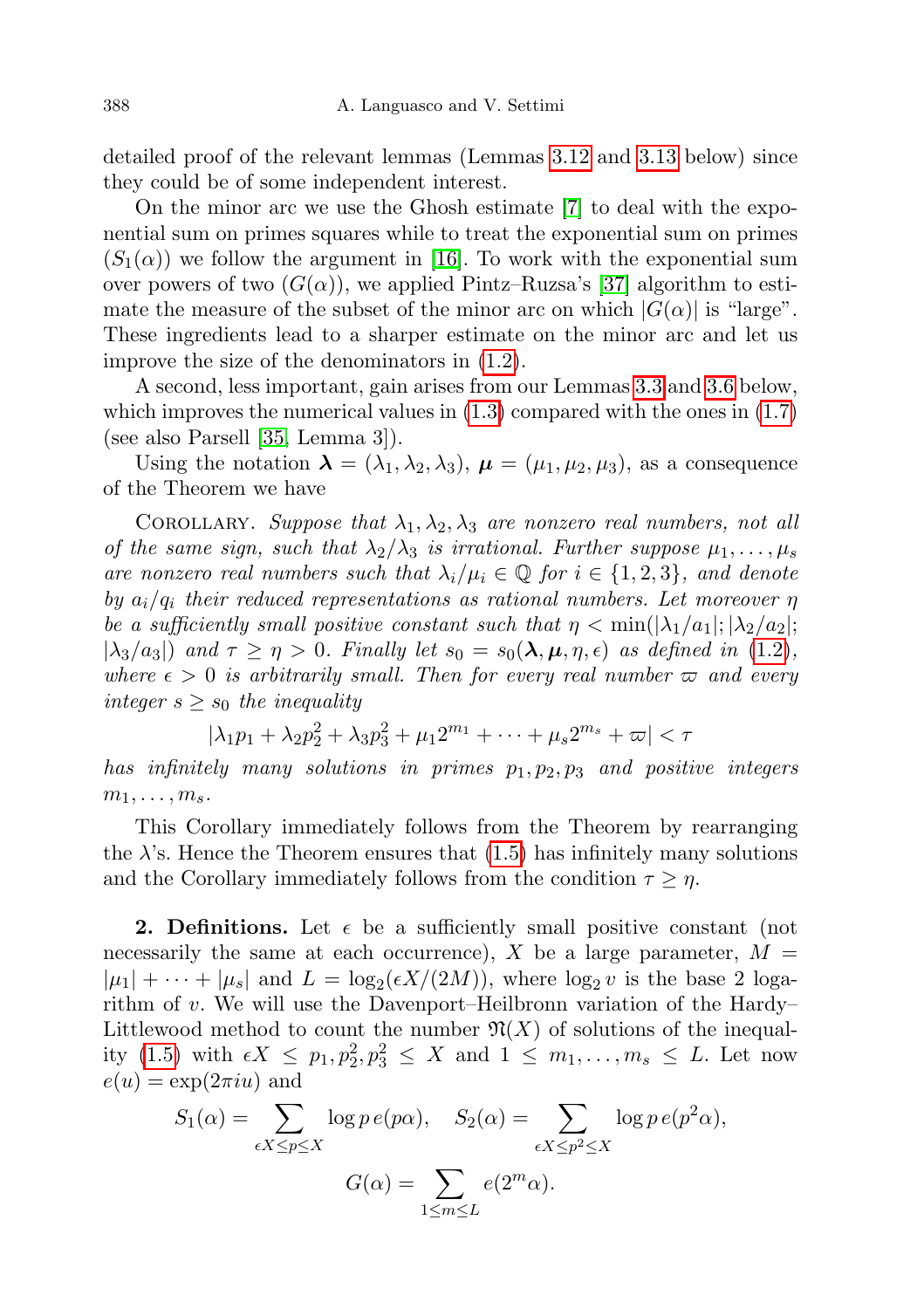For  $\alpha \neq 0$ , we also define

<span id="page-4-0"></span>
$$
K(\alpha, \eta) = \left(\frac{\sin \pi \eta \alpha}{\pi \alpha}\right)^2.
$$

It is well-known that

(2.1) 
$$
\widehat{K}(t,\eta) = \int_{\mathbb{R}} K(\alpha,\eta)e(t\alpha) d\alpha = \max(0;\eta - |t|)
$$

and

(2.2) 
$$
K(\alpha, \eta) \ll \min(\eta^2; \alpha^{-2}).
$$

Letting

<span id="page-4-1"></span>
$$
I(X; \mathbb{R}) = \int_{\mathbb{R}} S_1(\lambda_1 \alpha) S_2(\lambda_2 \alpha) S_2(\lambda_3 \alpha) G(\mu_1 \alpha) \cdots G(\mu_s \alpha) e(\varpi \alpha) K(\alpha, \eta) d\alpha,
$$

it follows from [\(2.1\)](#page-4-0) that

<span id="page-4-6"></span>
$$
I(X; \mathbb{R}) \ll \eta(\log X)^3 \cdot \mathfrak{N}(X).
$$

We will prove, for  $X \to +\infty$  running over a suitable integral sequence, that (2.3)  $I(X; \mathbb{R}) \gg_{s, \lambda, \epsilon} \eta^2 X(\log X)^s$ 

thus obtaining

$$
\mathfrak{N}(X) \gg_{s, \boldsymbol{\lambda}, \epsilon} \eta X (\log X)^{s-3}
$$

and hence the Theorem follows.

To prove [\(2.3\)](#page-4-1) we first dissect the real line into the major, minor and trivial arcs, by choosing  $P = X^{2/5}/\log X$  and letting

<span id="page-4-5"></span>
$$
(2.4) \qquad \mathfrak{M}=\{\alpha\in\mathbb{R}:|\alpha|\leq P/X\},\quad \mathfrak{m}=\{\alpha\in\mathbb{R}:P/X<|\alpha|\leq L^2\},
$$

and  $\mathfrak{t} = \mathbb{R} \setminus (\mathfrak{M} \cup \mathfrak{m})$ . Accordingly, we write

<span id="page-4-4"></span>(2.5) 
$$
I(X; \mathbb{R}) = I(X; \mathfrak{M}) + I(X; \mathfrak{m}) + I(X; \mathfrak{t}).
$$

We will prove that

<span id="page-4-2"></span>
$$
(2.6) \tI(X; \mathfrak{M}) \ge c_1 \eta^2 X L^s,
$$

<span id="page-4-7"></span>
$$
|I(X; \mathfrak{t})| = o(XL^s)
$$

both hold for all sufficiently large  $X$ , and

<span id="page-4-8"></span>(2.8) 
$$
|I(X; \mathfrak{m})| \le c_2(s) \eta X L^s
$$

holds for  $X \to +\infty$  running over a suitable integral sequence, where  $c_2(s)$ 0 depends on s,  $c_2(s) \to 0$  as  $s \to +\infty$ , and  $c_1 = c_1(\epsilon, \lambda) > 0$  is a constant such that

<span id="page-4-3"></span>
$$
(2.9) \t\t\t c_1\eta - c_2(s) \ge c_3\eta
$$

for some absolute positive constant  $c_3$  and  $s \geq s_0$ . Inserting  $(2.6)-(2.9)$  $(2.6)-(2.9)$  $(2.6)-(2.9)$  into [\(2.5\)](#page-4-4), we finally conclude that [\(2.3\)](#page-4-1) holds, thus proving the Theorem.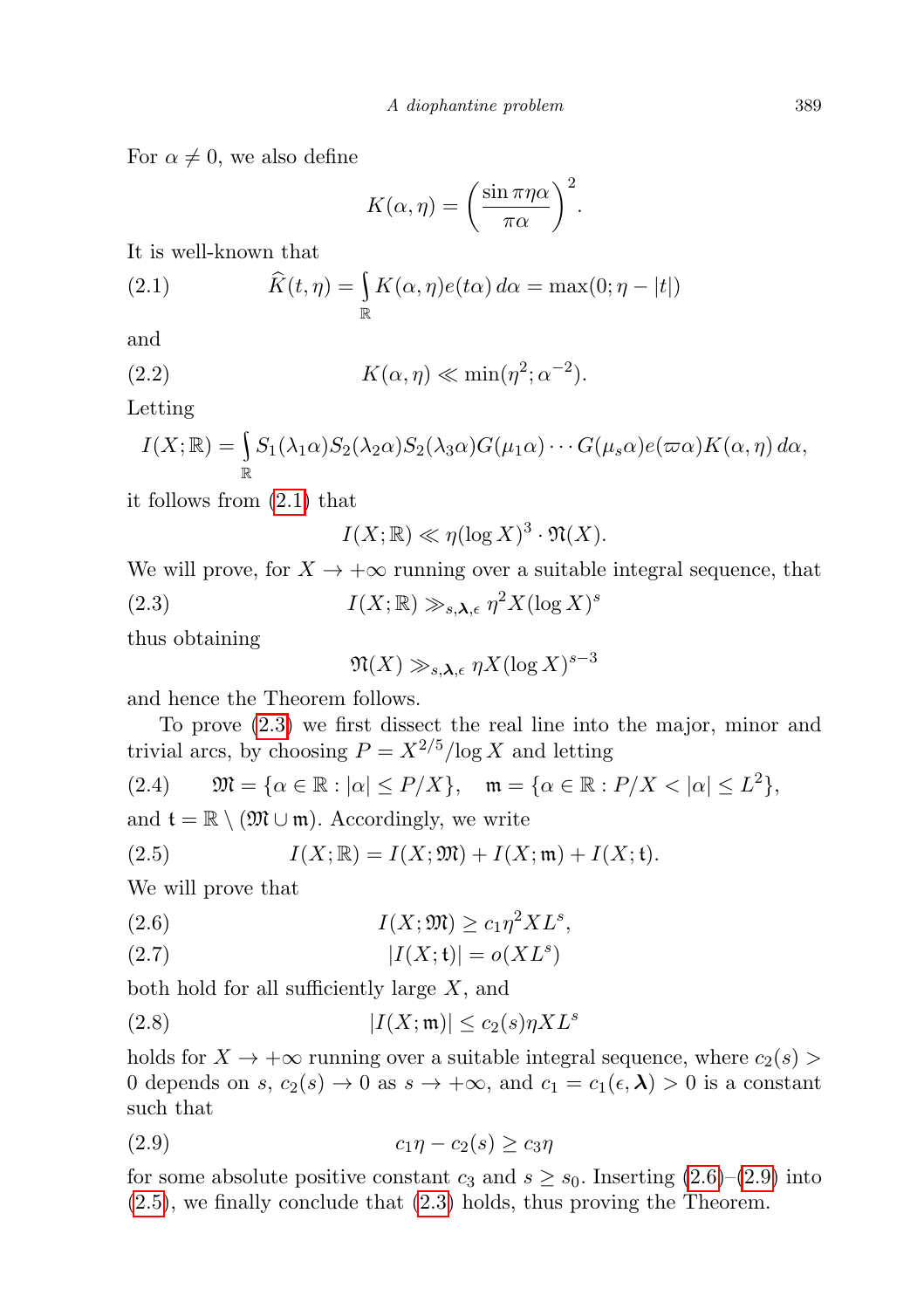**3. Lemmas.** Let *n* be a positive integer. We denote by  $\mathfrak{S}(n)$  the singular series and set  $\mathfrak{S}(n) = 2c_0 \mathfrak{S}'(n)$  where  $\mathfrak{S}'(n)$  is defined in [\(1.4\)](#page-2-3) and

<span id="page-5-3"></span>
$$
c_0 = \prod_{p>2} \left( 1 - \frac{1}{(p-1)^2} \right).
$$

Notice that  $\mathfrak{S}'(n)$  is a multiplicative function. According to Gourdon–Sebah [\[8\]](#page-25-14), we have  $0.66016181584 < c_0 < 0.66016181585$ .

The first lemma is an upper bound for the multiplicative part of the singular series.

<span id="page-5-0"></span>LEMMA 3.1 (Languasco–Zaccagnini [\[16,](#page-25-8) Lemma 2]). For  $n \in \mathbb{N}$ ,  $n \geq 3$ , we have

$$
\mathfrak{S}'(n) < \frac{n}{c_0\varphi(n)} < \frac{e^{\gamma}\log\log n}{c_0} + \frac{2.50637}{c_0\log\log n},
$$

where  $\gamma = 0.5772156649...$  is the Euler constant.

Letting  $f(1) = f(2) = 1$  and  $f(n) = n/(c_0\varphi(n))$  for  $n \geq 3$ , we can see that the inequality  $\mathfrak{S}'(n) \leq f(n)$  is sharper than Parsell's estimate  $\mathfrak{S}'(n) \leq 2 \log(2n)$  (see [\[35,](#page-26-9) p. 369]) for every  $n \geq 1$ . Since it is clear that computing the exact value of  $f(n)$  for large values of n is not easy (it requires the knowledge of every prime factor of  $n$ ), we also remark that the second estimate in Lemma [3.1](#page-5-0) leads to a sharper bound than  $\mathfrak{S}'(n) \leq 2 \log(2n)$  for every  $n \geq 14$ .

Let now  $\mathfrak{S}''(n)$  be defined as in [\(1.4\)](#page-2-3). We first remark that it is connected with the Dedekind  $\Psi$  function defined by

$$
\Psi(n) = n \prod_{p|n} \frac{p+1}{p}
$$

since  $\mathfrak{S}''(n) = \Psi(n)/n$  for n odd and  $\mathfrak{S}''(n) = (2/3)\Psi(n)/n$  for n even. We also have

<span id="page-5-1"></span>LEMMA 3.2. For  $n \in \mathbb{N}$ ,  $n \geq 31$ , we have

$$
\mathfrak{S}''(n) < e^{\gamma} \log \log n,
$$

where  $\gamma$  is the Euler constant.

*Proof.* This follows immediately from Corollary 2 of Solé–Planat  $[41]$ and the previous remarks.

The estimate in Lemma [3.2](#page-5-1) is sharper than W. P. Li–Wang's one  $\mathfrak{S}''(n) \leq$  $2\log(2n)$  (see [\[22,](#page-26-17) p. 171]) for every  $n \geq 31$ . We also remark that  $\mathfrak{S}''(1) =$  $\mathfrak{S}''(2) = 1$ , and that the computation of  $\mathfrak{S}''(n)$  in the remaining interval  $3 \leq n \leq 30$  is an easy task.

<span id="page-5-2"></span>Now we state some lemmas we need to estimate  $I(X; \mathfrak{m})$ .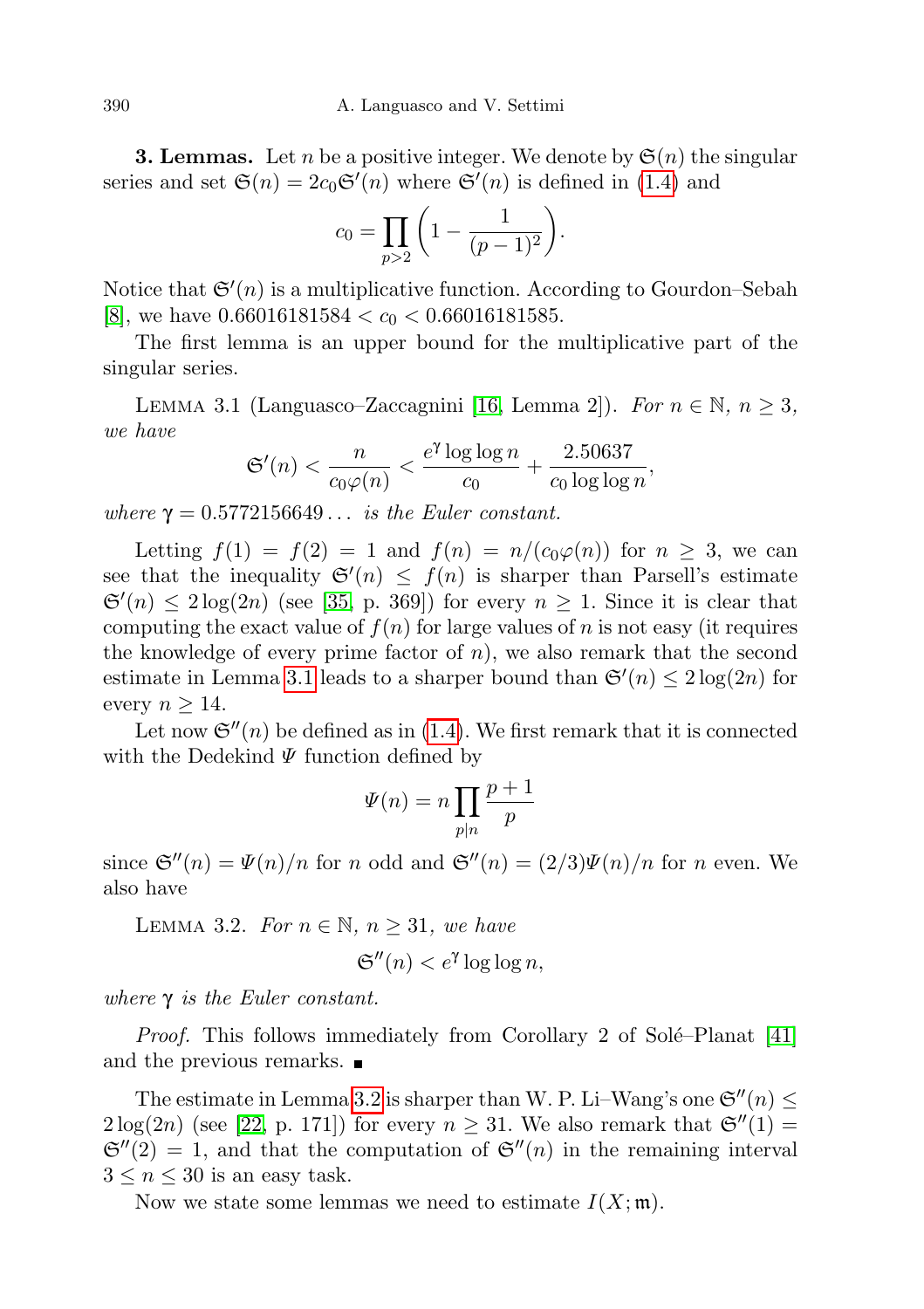LEMMA 3.3 (Languasco–Zaccagnini [\[16,](#page-25-8) Lemma 4]). Let  $X$  be a sufficiently large parameter and let  $\lambda, \mu \neq 0$  be two real numbers such that  $\lambda/\mu \in \mathbb{Q}$ . Let  $a, q \in \mathbb{Z} \setminus \{0\}$  with  $q > 0$  and  $(a, q) = 1$  be such that  $\lambda/\mu = a/q$ . Let further  $0 < \eta < |\lambda/a|$ . Then

$$
\int_{\mathbb{R}} |S_1(\lambda \alpha)G(\mu \alpha)|^2 K(\alpha, \eta) d\alpha < \eta X L^2((1-\epsilon) \log 2 + C \cdot \mathfrak{S}'(q)) + \mathcal{O}_{M,\epsilon}(\eta X L),
$$

where  $C = 10.0219168340$ .

<span id="page-6-1"></span>LEMMA 3.4. Let  $\epsilon$  be an arbitrarily small positive constant. Let  $n \in \mathbb{Z}$ ,  $n \neq 0, |n| \leq X, n \equiv 0 \mod 24$  and

$$
r(n) = |\{n = p_1^2 + p_2^2 - p_3^2 - p_4^2, \text{ where } p_j \le X^{1/2}, j = 1, ..., 4\}|.
$$

Then

$$
r(n) \le (1+\epsilon)c_4 \frac{\pi^2}{16} \mathfrak{S}_{-}(n) \frac{X}{(\log X)^4},
$$

where

$$
\mathfrak{S}_{-}(n)=\bigg(2-\frac{1}{2^{\beta_0-1}}-\frac{1}{2^{\beta_0}}\bigg)\prod_{\substack{p>2\\p^{\beta}\parallel n\\ \beta\geq 0}}\bigg(1+\frac{1}{p}-\frac{1}{p^{\beta+1}}-\frac{1}{p^{\beta+2}}\bigg),
$$

 $c_4 = 101 \cdot 2^{20}$  and  $\beta_0$  is such that  $2^{\beta_0} \parallel n$ .

Lemma [3.4](#page-6-1) follows by inserting the remark of H. Li [\[19,](#page-25-10) p. 385] into the proof of Lemma 2.2 of J. Liu–Lü [\[29\]](#page-26-11). We immediately remark that  $\mathfrak{S}_-(n) \leq 2\mathfrak{S}''(n).$ 

We will also need the following

<span id="page-6-2"></span>LEMMA 3.5 (H. Li [\[19\]](#page-25-10)). Let d be a positive odd integer and  $\xi(d)$  be the quantity min $\{\mu: 2^{\mu} \equiv 1 \pmod{d}\}$ . Then the series

$$
\sum_{\substack{d=1\\2\nmid d}}^{+\infty}\frac{\mu^2(d)}{d\xi(d)}
$$

is convergent and its value  $c_5$  satisfies  $c_5 < 1.620767$ .

The next lemma is the analogue of Lemma [3.3](#page-5-2) for exponential sums over prime squares.

<span id="page-6-0"></span>LEMMA 3.6. Let X be a sufficiently large parameter and let  $\lambda, \mu \neq 0$  be two real numbers such that  $\lambda/\mu \in \mathbb{Q}$ . Let  $a, q \in \mathbb{Z} \setminus \{0\}$  with  $q > 0$  and  $(a, q) = 1$  be such that  $\lambda/\mu = a/q$ . Let further  $0 < \eta < |\lambda/a|$ . Then

$$
\int_{\mathbb{R}} |S_2(\lambda \alpha)G(\mu \alpha)|^4 K(\alpha, \eta) d\alpha < (1+\epsilon)\eta X L^4((\log 2)^2 + D \cdot \mathfrak{S}''(q)),
$$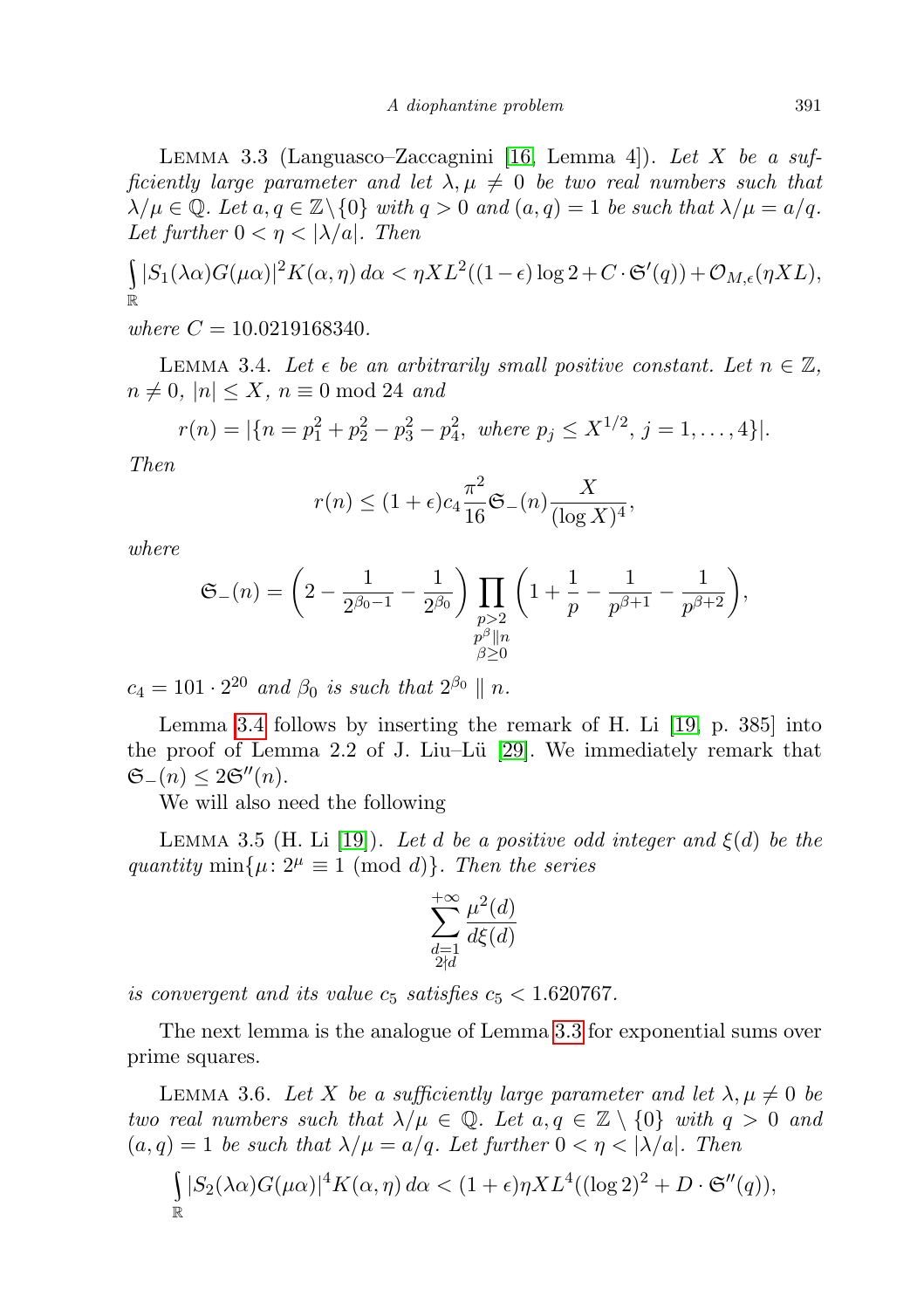where  $D = c_4 c_5 \pi^2 / 96$ ,  $c_4, c_5$  are as in Lemmas 3.4-[3.5](#page-6-2) respectively and  $\epsilon$  is an arbitrarily small positive constant.

This should be compared with Lemma 4.3 of W. P. Li–Wang [\[22\]](#page-26-17) (see also Lemma 4.2 of [\[21\]](#page-25-12)) in which the value  $D_1 = 2^{-27} \cdot 11^4 \cdot 43 \cdot \pi^{26}/25$ plays the role of D. Using the values  $c_4 = 101 \cdot 2^{20}$  and  $c_5 < 1.620767$  as in Lemmas [3.4–](#page-6-1)[3.5,](#page-6-2) we see that  $D < 17,646,979.6536361512$  while  $D_1 =$ 1,581,925,383.0798448770. We remark that  $D < 0.0112 \cdot D_1$  and so the reduction factor here is close to 98.8%. With an abuse of notation, in the statement of the Theorem we will set  $D = 17,646,979.6536361512$ .

Proof of Lemma [3.6.](#page-6-0) Letting now

$$
I = \int_{\mathbb{R}} |S_2(\lambda \alpha)G(\mu \alpha)|^4 K(\alpha, \eta) d\alpha,
$$

by [\(2.1\)](#page-4-0) we immediately have

(3.1) 
$$
I = \sum_{\epsilon X \le p_1^2, p_2^2, p_3^2, p_4^2 \le X} \log p_1 \log p_2 \log p_3 \log p_4
$$
  
 
$$
\times \sum \max(0; \eta - |\lambda(p_1^2 + p_2^2 - p_3^2 - p_4^2) + \mu(2^{m_1} + 2^{m_2} - 2^{m_3} - 2^{m_4})|).
$$

$$
\times
$$

 $1 \leq m_1, m_2, m_3, m_4 \leq L$ 

Let  $\delta = \lambda (p_1^2 + p_2^2 - p_3^2 - p_4^2) + \mu (2^{m_1} + 2^{m_2} - 2^{m_3} - 2^{m_4})$ . For a sufficiently small  $\eta > 0$ , we claim that

<span id="page-7-0"></span>(3.2) 
$$
|\delta| < \eta
$$
 is equivalent to  $\delta = 0$ .

Recall our hypothesis on a and q, and assume that  $\delta \neq 0$  in [\(3.2\)](#page-7-0). For  $\eta < |\lambda/a|$  this leads to a contradiction. In fact we have

$$
\frac{1}{|a|} > \frac{\eta}{|\lambda|} > \left|p_1^2 + p_2^2 - p_3^2 - p_4^2 + \frac{q}{a}(2^{m_1} + 2^{m_2} - 2^{m_3} - 2^{m_4})\right|
$$
  
= 
$$
\left|\frac{a(p_1^2 + p_2^2 - p_3^2 - p_4^2) + q(2^{m_1} + 2^{m_2} - 2^{m_3} - 2^{m_4})}{a}\right| \ge \frac{1}{|a|},
$$

since  $a(p_1^2 + p_2^2 - p_3^2 - p_4^2) + q(2^{m_1} + 2^{m_2} - 2^{m_3} - 2^{m_4}) \neq 0$  is a linear integral combination. Inserting [\(3.2\)](#page-7-0) in [\(3.1\)](#page-5-3), for  $\eta < |\lambda/a|$  we can write

<span id="page-7-1"></span>
$$
(3.3) \quad I = \eta \sum_{\epsilon X \le p_1^2, p_2^2, p_3^2, p_4^2 \le X} \sum_{1 \le m_1, m_2, m_3, m_4 \le L} \log p_1 \log p_2 \log p_3 \log p_4.
$$

$$
\lambda(p_1^2 + p_2^2 - p_3^2 - p_4^2) + \mu(2^{m_1} + 2^{m_2} - 2^{m_3} - 2^{m_4}) = 0
$$

The diagonal contribution in [\(3.3\)](#page-7-1) is equal to

<span id="page-7-2"></span>(3.4) 
$$
\eta \sum_{\substack{\epsilon X \leq p_1^2, p_2^2, p_3^2, p_4^2 \leq X \\ p_1^2 + p_2^2 = p_3^2 + p_4^2}} \log p_1 \log p_2 \log p_3 \log p_4 \sum_{\substack{1 \leq m_1, m_2, m_3, m_4 \leq L \\ 2^{m_1} + 2^{m_2} = 2^{m_3} + 2^{m_4}}} 1.
$$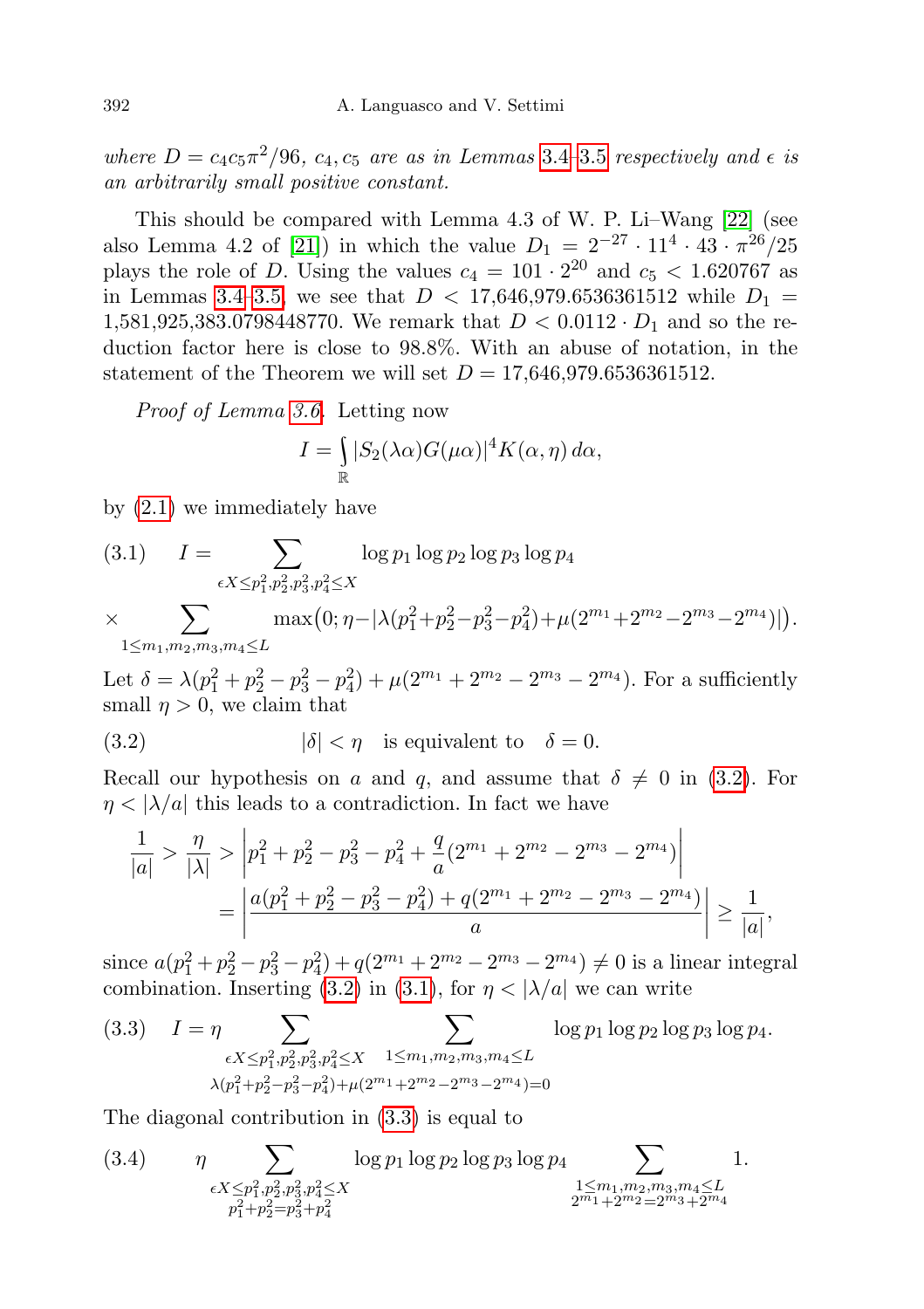The number of solutions of  $p_1^2 + p_2^2 = p_3^2 + p_4^2$  when  $p_1p_2 \neq p_3p_4$  can be estimated using Satz 3, p. 94 of Rieger [\[38\]](#page-26-18) and it is  $\ll X(\log X)^{-3}$ . This gives a contribution to the first sum which is  $\ll X \log X$ . In the remaining case  $p_1p_2 = p_3p_4$  the first sum becomes

$$
2\sum_{\epsilon X \le p_1^2, p_2^2 \le X} (\log p_1)^2 (\log p_2)^2 = 2\left(\sum_{\sqrt{\epsilon X} \le p \le \sqrt{X}} (\log p)^2\right)^2 < (1 - \epsilon)\frac{X}{2} (\log X)^2,
$$

where we used the Prime Number Theorem and the fact that  $\epsilon$  is a sufficiently small positive constant. The sum over the powers of two in [\(3.4\)](#page-7-2) can be evaluated by fixing first  $m_1 = m_3$  (thus getting exactly  $L^2$  solutions) and then fixing  $m_1 \neq m_3$  (which gives other  $L^2 - L$  solutions). Hence the contribution of the second sum in  $(3.4)$  is  $2L^2 - L$ .

<span id="page-8-1"></span>Combining these results we see that the total contribution of [\(3.4\)](#page-7-2) is

(3.5) 
$$
\langle (1 - \epsilon) \eta X L^2 (\log X)^2 \langle \eta X L^4 (\log 2)^2 \rangle
$$

Now we have to estimate the contribution  $I'$  of the nondiagonal solutions of  $\delta = 0$  and we will achieve this by connecting I' with the singular series of Lemma [3.4.](#page-6-1) First, we remark that if  $p_j > 3$  for every  $j = 1, \ldots, 4$ , then  $n = p_1^2 + p_2^2 - p_3^2 - p_4^2 \equiv 0 \mod 24$ . So if  $n = p_1^2 + p_2^2 - p_3^2 - p_4^2 \not\equiv 0 \mod 24$ then at least one of the  $p_j$  must be equal to 2 or 3, and hence  $r(n)$ , defined as in the statement of Lemma [3.4,](#page-6-1) satisfies  $r(n) \ll X^{1/2+\epsilon}$ . Recalling that  $\lambda/\mu = a/q \neq 0$ ,  $(a,q) = 1$ , if  $2^{m_3} + 2^{m_4} - 2^{m_1} - 2^{m_2} \neq 0$  and  $(q/a)(2^{m_3} +$  $2^{m_4} - 2^{m_1} - 2^{m_2} \neq 0 \mod 24$ , we have

$$
|\{(p_1,\ldots,p_4): p_1^2+p_2^2-p_3^2-p_4^2=(q/a)(2^{m_3}+2^{m_4}-2^{m_1}-2^{m_2})\}| \ll X^{1/2+\epsilon}.
$$

Otherwise, by Lemma [3.4,](#page-6-1)  $\mathfrak{S}_-(n) \leq 2\mathfrak{S}''(n)$ ,  $r((q/a)(2^{m_3}+2^{m_4}-2^{m_1} (2^{m_2})$   $\neq 0$  if and only if  $a \mid (2^{m_3} + 2^{m_4} - 2^{m_1} - 2^{m_2})$ ,  $\log p_j \leq (1/2) \log X$ and  $|(q/a)(2^{m_3} + 2^{m_4} - 2^{m_1} - 2^{m_2})| \le |q/a|2\epsilon X/M \le 2\epsilon X/|\lambda| < X$  for  $\epsilon$ sufficiently small, we have

<span id="page-8-0"></span>
$$
(3.6) \quad I' \leq \frac{\eta}{16} (\log X)^4 \sum_{1 \leq m_1, m_2, m_3, m_4 \leq L} r \left( \frac{q}{a} (2^{m_3} + 2^{m_4} - 2^{m_1} - 2^{m_2}) \right)
$$

$$
< (1 + \epsilon) c_4 \frac{\pi^2}{128} \eta X \sum_{1 \leq m_1, m_2, m_3, m_4 \leq L} \mathfrak{S}'' \left( \frac{q}{a} (2^{m_3} + 2^{m_4} - 2^{m_1} - 2^{m_2}) \right).
$$

Using the multiplicativity of  $\mathfrak{S}''(n)$  (defined in [\(1.4\)](#page-2-3)), we get

$$
\mathfrak{S}''\left(\frac{q}{a}(2^{m_3} + 2^{m_4} - 2^{m_1} - 2^{m_2})\right) \leq \mathfrak{S}''(q)\mathfrak{S}''\left(\frac{2^{m_3} + 2^{m_4} - 2^{m_1} - 2^{m_2}}{a}\right) \leq \mathfrak{S}''(q)\mathfrak{S}''(2^{m_3} + 2^{m_4} - 2^{m_1} - 2^{m_2})
$$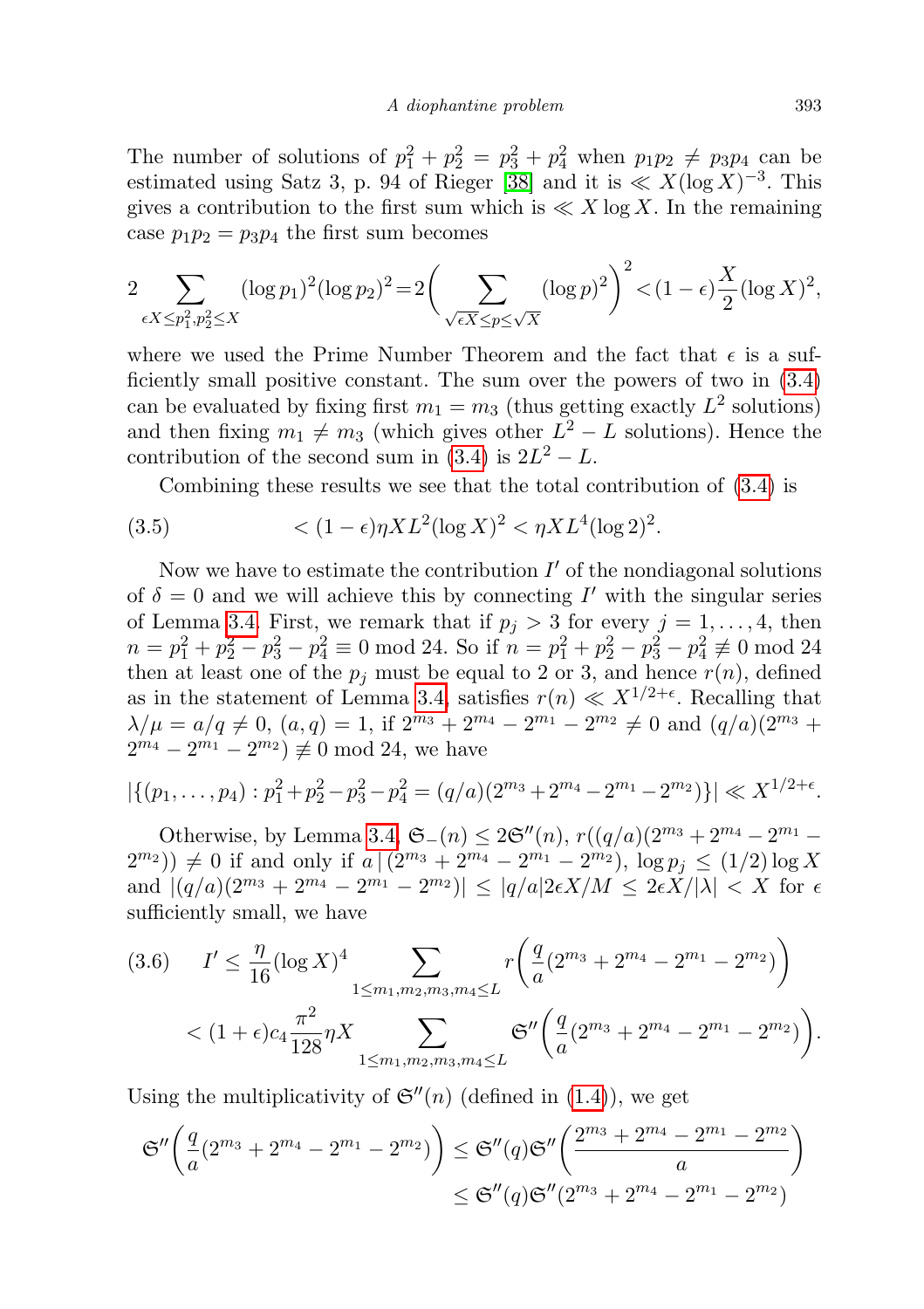and so, by  $(3.6)$ , we can write, for every sufficiently large X,

$$
I' \le (1+\epsilon)c_4 \frac{\pi^2}{128} \mathfrak{S}''(q)\eta X \sum_{1 \le m_1, m_2, m_3, m_4 \le L} \mathfrak{S}''(2^{m_3} + 2^{m_4} - 2^{m_1} - 2^{m_2}).
$$

Arguing now as at pages  $63-64$  of J. Liu–Lü [\[29\]](#page-26-11) we have

$$
\sum_{1 \leq m_1, m_2, m_3, m_4 \leq L} \mathfrak{S}''(2^{m_3} + 2^{m_4} - 2^{m_1} - 2^{m_2}) \leq \frac{4}{3} c_5 (1 + \epsilon) L^4,
$$

thus getting

(3.7) 
$$
I' \leq (1+\epsilon)c_4c_5\frac{\pi^2}{96}\mathfrak{S}''(q)\eta XL^4,
$$

for a sufficiently small  $\epsilon$ . Hence, by  $(3.3)$ – $(3.5)$  and  $(3.7)$ , we finally get

<span id="page-9-0"></span>
$$
I < (1+\epsilon)\eta X L^4 \bigg( (\log 2)^2 + c_4 c_5 \frac{\pi^2}{96} \mathfrak{S}''(q) \bigg),
$$

this way proving Lemma [3.6.](#page-6-0)  $\blacksquare$ 

We now recall a famous result by Ghosh about  $S_2(\alpha)$ .

<span id="page-9-1"></span>LEMMA 3.7 (Ghosh [\[7,](#page-25-13) Theorem 2]). Let  $\alpha$  be a real number and  $a, q$ be positive integers satisfying  $(a,q) = 1$  and  $|\alpha - a/q| < q^{-2}$ . Let moreover  $\epsilon > 0$ . Then

$$
S_2(\alpha) \ll_{\epsilon} X^{1/2+\epsilon} \left(\frac{1}{q} + \frac{1}{X^{1/4}} + \frac{q}{X}\right)^{1/4}.
$$

As an application of the previous lemma, we get the following result.

<span id="page-9-2"></span>LEMMA 3.8. Suppose that  $\lambda_2/\lambda_3$  is irrational, and let  $X = q^2$  where q is the denominator of a convergent of the continued fraction for  $\lambda_2/\lambda_3$ . Let  $V(\alpha) = \min(|S_2(\lambda_2\alpha)|; |S_2(\lambda_3\alpha)|)$ . Then for arbitrarily small  $\epsilon$  we have

$$
\sup_{\alpha \in \mathfrak{m}} V(\alpha) \ll X^{7/16 + \epsilon}.
$$

*Proof.* Let  $\alpha \in \mathfrak{m}$  and  $Q = X^{1/4}/(\log X)^2 \leq P$ . By the Dirichlet Theorem, there exist integers  $a_i, q_i$  with  $1 \le q_i \le X/Q$  and  $(a_i, q_i) = 1$  such that  $|\lambda_i \alpha q_i - a_i| \leq Q/X$ ,  $i = 2, 3$ . We remark that  $a_2 a_3 \neq 0$ , otherwise we would have  $\alpha \in \mathfrak{M}$ . Now suppose that  $q_i \leq Q$ ,  $i = 2, 3$ . In this case we get

$$
a_3q_2\frac{\lambda_2}{\lambda_3} - a_2q_3 = (\lambda_2\alpha q_2 - a_2)\frac{a_3}{\lambda_3\alpha} - (\lambda_3\alpha q_3 - a_3)\frac{a_2}{\lambda_3\alpha}
$$

and hence

$$
\left| a_3 q_2 \frac{\lambda_2}{\lambda_3} - a_2 q_3 \right| \le 2 \left( 1 + \left| \frac{\lambda_2}{\lambda_3} \right| \right) \frac{Q^2}{X} < \frac{1}{2q}
$$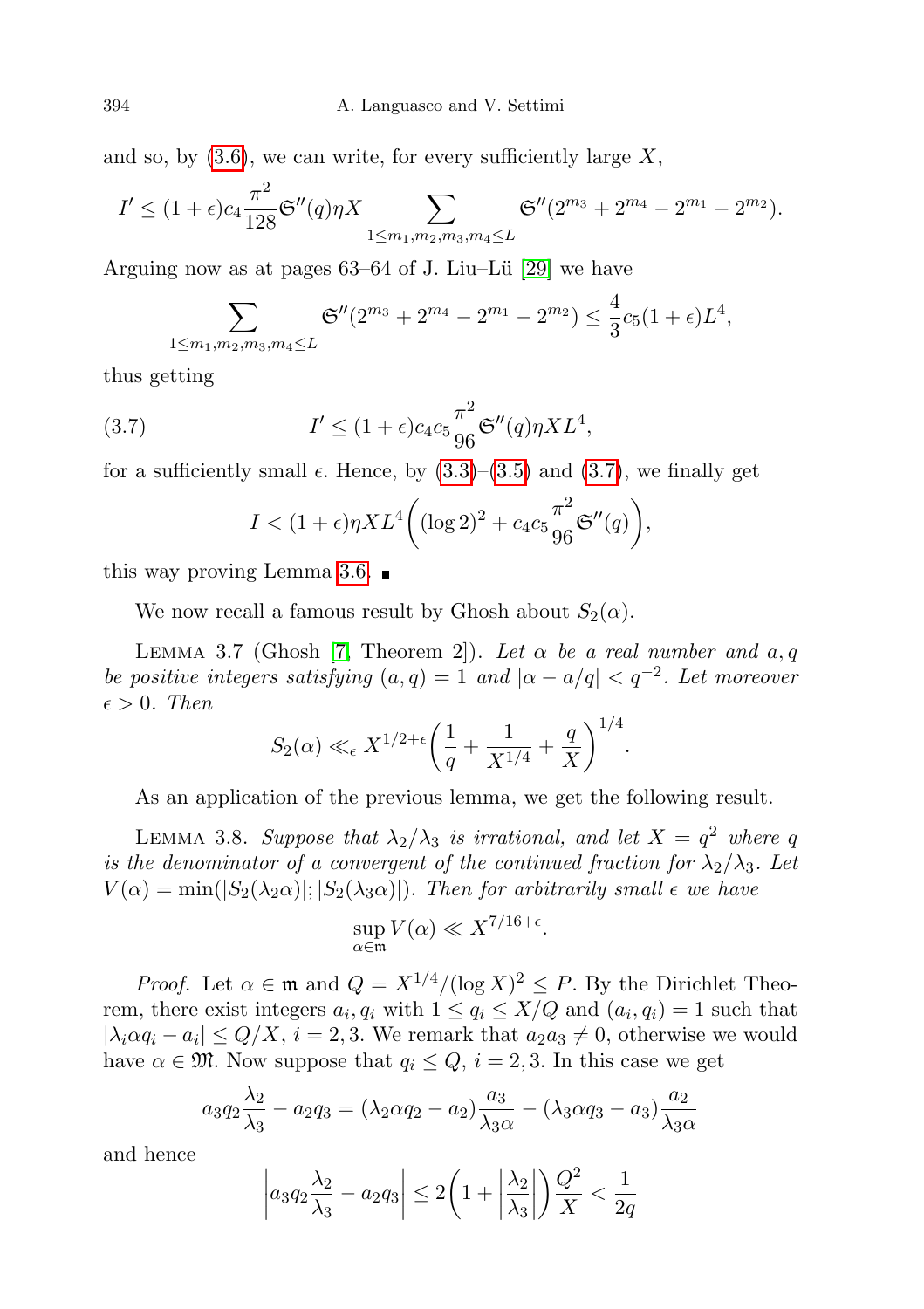for a sufficiently large  $X$ . Then, from the law of best approximation and the definition of m, we obtain

$$
X^{1/2} = q \le |a_3 q_2| \ll q_2 q_3 (\log X)^2 \le Q^2 (\log X)^2 \le X^{1/2} (\log X)^{-2}.
$$

Hence either  $q_2 > Q$  or  $q_3 > Q$ . Assume, without loss of generality, that  $q_2 > Q$ . Using Lemma [3.7](#page-9-1) for  $S_2(\lambda_2 \alpha)$ , we have

$$
V(\alpha) \le |S_2(\lambda_2 \alpha)| \ll_{\epsilon} X^{1/2 + \epsilon} \sup_{Q < q_2 \le X/Q} \left(\frac{1}{q_2} + \frac{1}{X^{1/4}} + \frac{q_2}{X}\right)^{1/4}
$$

$$
\ll_{\epsilon} X^{7/16 + \epsilon} (\log X)^{1/2},
$$

thus proving Lemma [3.8.](#page-9-2)  $\blacksquare$ 

To estimate the contribution of  $G(\alpha)$  on the minor arc we use Pintz– Ruzsa's method as developed in [\[37,](#page-26-5) §3–7].

<span id="page-10-0"></span>LEMMA 3.9 (Pintz–Ruzsa [\[37,](#page-26-5)  $\S7$ ]). Let  $0 < c < 1$ . Then there exists  $\nu = \nu(c) \in (0,1)$  such that

<span id="page-10-1"></span>
$$
|E(\nu)| := |\{\alpha \in (0,1) : |G(\alpha)| > \nu L\}| \ll_{M,\epsilon} X^{-c}.
$$

To obtain explicit values for  $\nu$  we used the version of the Pintz–Ruzsa algorithm already implemented to get the results used in Languasco–Zaccagnini [\[16\]](#page-25-8). We used the PARI/GP [\[42\]](#page-26-19) language and the gp2c compiling tool to compute fifty decimal digits (but we write here just ten) of the constant involved in the previous lemma. If we run the program in our case, Lemma [3.9](#page-10-0) gives the following result:

(3.8) 
$$
|G(\alpha)| \le 0.8844472132 \cdot L
$$

if  $\alpha \in [0,1] \setminus E$  where  $|E| \ll_{M,\epsilon} X^{-3/4-10^{-20}}$ . The computing time to get [\(3.8\)](#page-10-1) on an Apple MacBook Pro was 26 minutes and 28 seconds (but to get 30 correct digits just 3 minutes and 31 seconds suffice). You can download the PARI/GP source code of our program together with the cited numerical values at www.math.unipd.it/˜languasc/PintzRuzsaMethod.html.

Now we state some lemmas we will use to work on the major arc. Let  $\theta(x) = \sum_{p \leq x} \log p,$ 

<span id="page-10-2"></span>(3.9) 
$$
J(X, h) = \int_{\epsilon X}^{X} (\theta(x + h) - \theta(x) - h)^2 dx
$$

and

<span id="page-10-3"></span>(3.10) 
$$
J^*(X,h) = \int_{\epsilon X}^X \left(\theta(\sqrt{x+h}) - \theta(\sqrt{x}) - (\sqrt{x+h} - \sqrt{x})\right)^2 dx
$$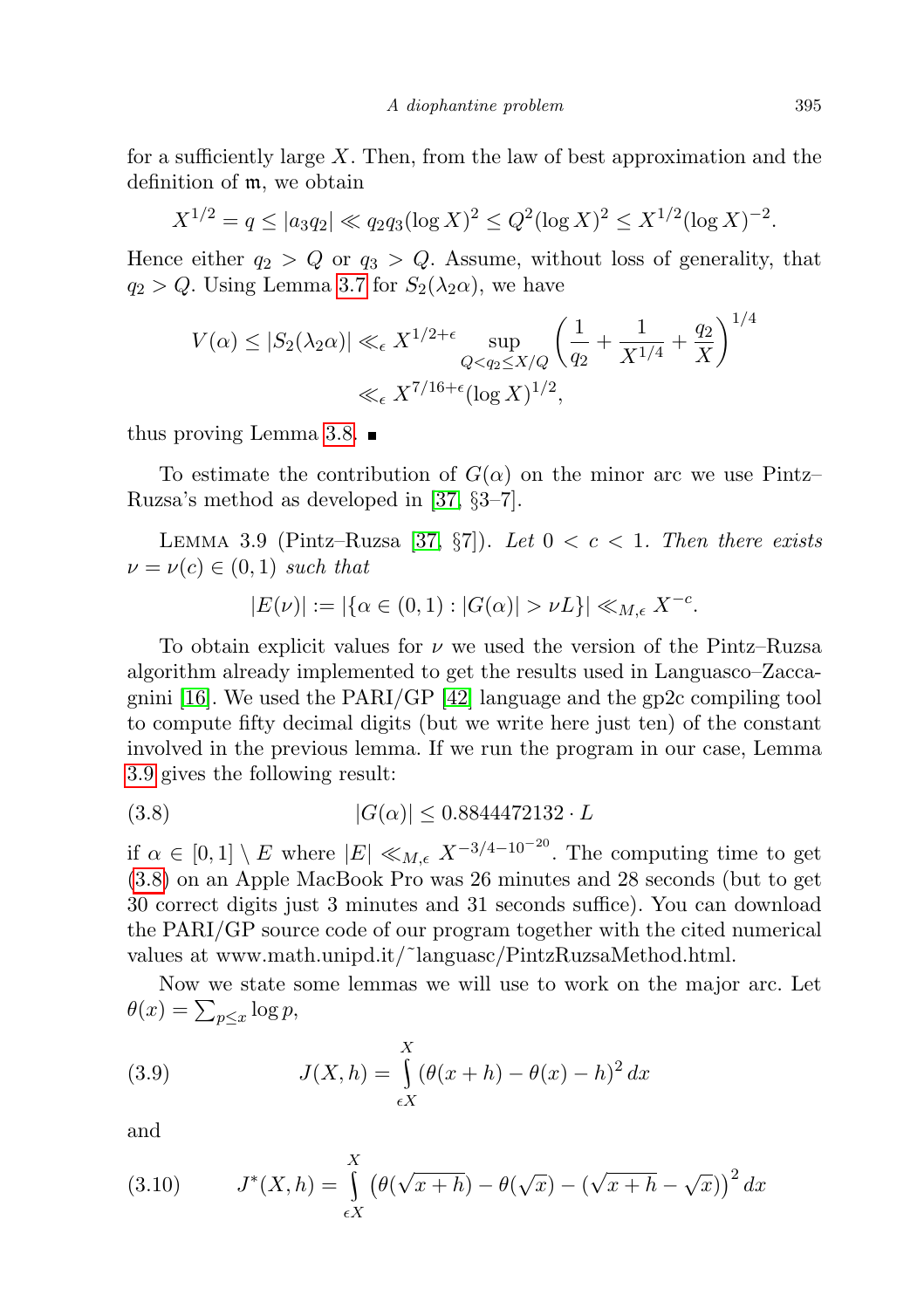be two different versions of the Selberg integral, and

$$
U_1(\alpha) = \sum_{\epsilon X \le n \le X} e(\alpha n) \quad \text{and} \quad U_2(\alpha) = \sum_{\epsilon X \le n^2 \le X} e(\alpha n^2).
$$

Applying Gallagher's famous lemma on the truncated  $L^2$ -norm of exponential sums to  $S_1(\alpha) - U_1(\alpha)$ , one gets the following well-known statement which we quote from Brüdern–Cook–Perelli [\[1,](#page-25-6) Lemma 1].

<span id="page-11-1"></span>LEMMA 3.10. For  $1/X \le Y \le 1/2$  we have

$$
\int_{-Y}^{Y} |S_1(\alpha) - U_1(\alpha)|^2 d\alpha \ll_{\epsilon} \frac{(\log X)^2}{Y} + Y^2 X + Y^2 J\left(X, \frac{1}{2Y}\right),
$$

where  $J(X, h)$  is defined in [\(3.9\)](#page-10-2).

To estimate the Selberg integral, we use the next result.

<span id="page-11-2"></span>LEMMA 3.11 (Saffari–Vaughan [\[40,](#page-26-20)  $\S6$ ]). Let  $\epsilon$  be an arbitrarily small positive constant. There exists a positive constant  $c_6(\epsilon)$  such that

$$
J(X,h) \ll_{\epsilon} h^2 X \exp\left(-c_6 \left(\frac{\log X}{\log \log X}\right)^{1/3}\right)
$$

uniformly for  $X^{1/6+\epsilon} \leq h \leq X$ .

<span id="page-11-0"></span>In a similar way we can also prove

LEMMA 3.12. For  $1/X \le Y \le 1/2$  we have

$$
\int_{-Y}^{Y} |S_2(\alpha) - U_2(\alpha)|^2 d\alpha \ll_{\epsilon} \frac{(\log X)^2}{YX} + Y^2X + Y^2J^*\left(X, \frac{1}{2Y}\right),
$$

where  $J^*(X, h)$  is defined in [\(3.10\)](#page-10-3).

*Proof.* Letting  $\mathcal{I} := \int_{-Y}^{Y} |S_2(\alpha) - U_2(\alpha)|^2 d\alpha$ , we can write

$$
\mathcal{I} = \int_{-Y}^{Y} \Big| \sum_{\epsilon X \le p^2 \le X} \log p \ e(p^2 \alpha) - \sum_{\epsilon X \le n^2 \le X} e(\alpha n^2) \Big|^2 d\alpha
$$

$$
= \int_{-Y}^{Y} \Big| \sum_{\epsilon X \le n^2 \le X} (k(n) - 1) e(n^2 \alpha) \Big|^2 d\alpha,
$$

where  $k(n) = \log p$  if  $n = p$  prime and  $k(n) = 0$  otherwise. By Gallagher's lemma (Lemma 1 of [\[5\]](#page-25-15)) we obtain

$$
\mathcal{I} \ll Y^2 \int_{-\infty}^{\infty} \left( \sum_{\substack{x \le n^2 \le x+H \\ \epsilon X \le n^2 \le X}} (k(n)-1) \right)^2 dx
$$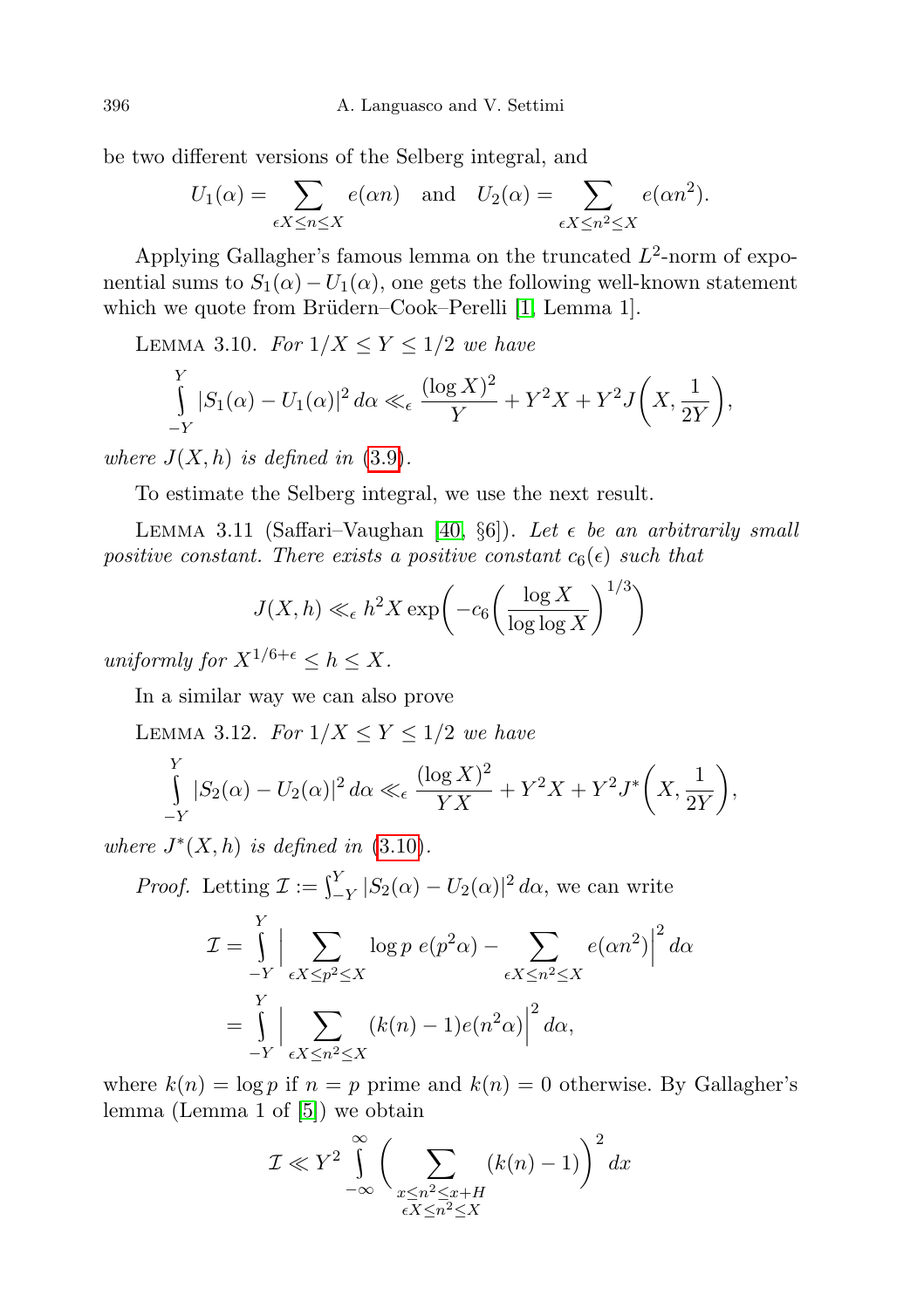where we defined  $H = 1/(2Y)$ . We can restrict the integration range to  $E =$  $[\epsilon X - H, X]$  since otherwise the inner sum is empty. Moreover we split E as  $E = E_1 \sqcup E_2 \sqcup E_3$  where  $\sqcup$  represents disjoint union and  $E_1 = [\epsilon X - H, \epsilon X],$  $E_2 = [\epsilon X, X - H], E_3 = [X - H, X].$  Accordingly,

<span id="page-12-1"></span>(3.11)  
\n
$$
\mathcal{I} \ll Y^2 \Big( \int_{E_1} + \int_{E_2} + \int_{E_3} \Big) \Big( \sum_{\substack{x \le n^2 \le x+H \\ \epsilon X \le n^2 \le X}} (k(n)-1) \Big)^2 dx = Y^2 (I_1 + I_2 + I_3),
$$

say. We now proceed to estimate  $I_i$  for  $i = 1, 2, 3$ .

<span id="page-12-0"></span>**Estimation of**  $I_1$ **.** By trivial estimates we have (3.12)

$$
I_1 = \int_{E_1} \left( \sum_{\epsilon X \le n^2 \le x+H} (k(n) - 1) \right)^2 dx
$$
  
= 
$$
\int_{\epsilon X-H} (\theta(\sqrt{x+H}) - \theta(\sqrt{\epsilon X}) - (\sqrt{x+H} - \sqrt{\epsilon X}) + \mathcal{O}(1))^2 dx
$$
  

$$
\ll \int_{\epsilon X-H} (\theta(\sqrt{x+H}) - \theta(\sqrt{\epsilon X}) - (\sqrt{x+H} - \sqrt{\epsilon X}))^2 dx + H.
$$

<span id="page-12-2"></span>Using a trivial estimate in [\(3.12\)](#page-12-0) we have (3.13)

$$
I_1 \ll (\log X)^2 \int_{\epsilon X - H}^{\epsilon X} \left(\sqrt{x+H} - \sqrt{\epsilon X}\right)^2 dx + H \ll_{\epsilon} \frac{H^3 (\log X)^2}{X} + H,
$$

where the last step follows by applying the Mean Value Theorem to the integrand.

**Estimation of**  $I_3$ **.** The estimation of  $I_3$  is similar to the one of  $I_1$ . We have

$$
I_3 = \int_{E_3} \left( \sum_{x \le n^2 \le X} (k(n) - 1) \right)^2 dx
$$
  
\$\le \int\_{X-H} \left( \theta(\sqrt{X}) - \theta(\sqrt{x}) - (\sqrt{X} - \sqrt{x}) \right)^2 dx + H\$.

Again using a trivial estimate and the Mean Value Theorem we get

$$
(3.14) \t I_3 \ll (\log X)^2 \int_{X-H}^X \left(\sqrt{X} - \sqrt{x}\right)^2 dx + H \ll_{\epsilon} \frac{H^3 (\log X)^2}{X} + H.
$$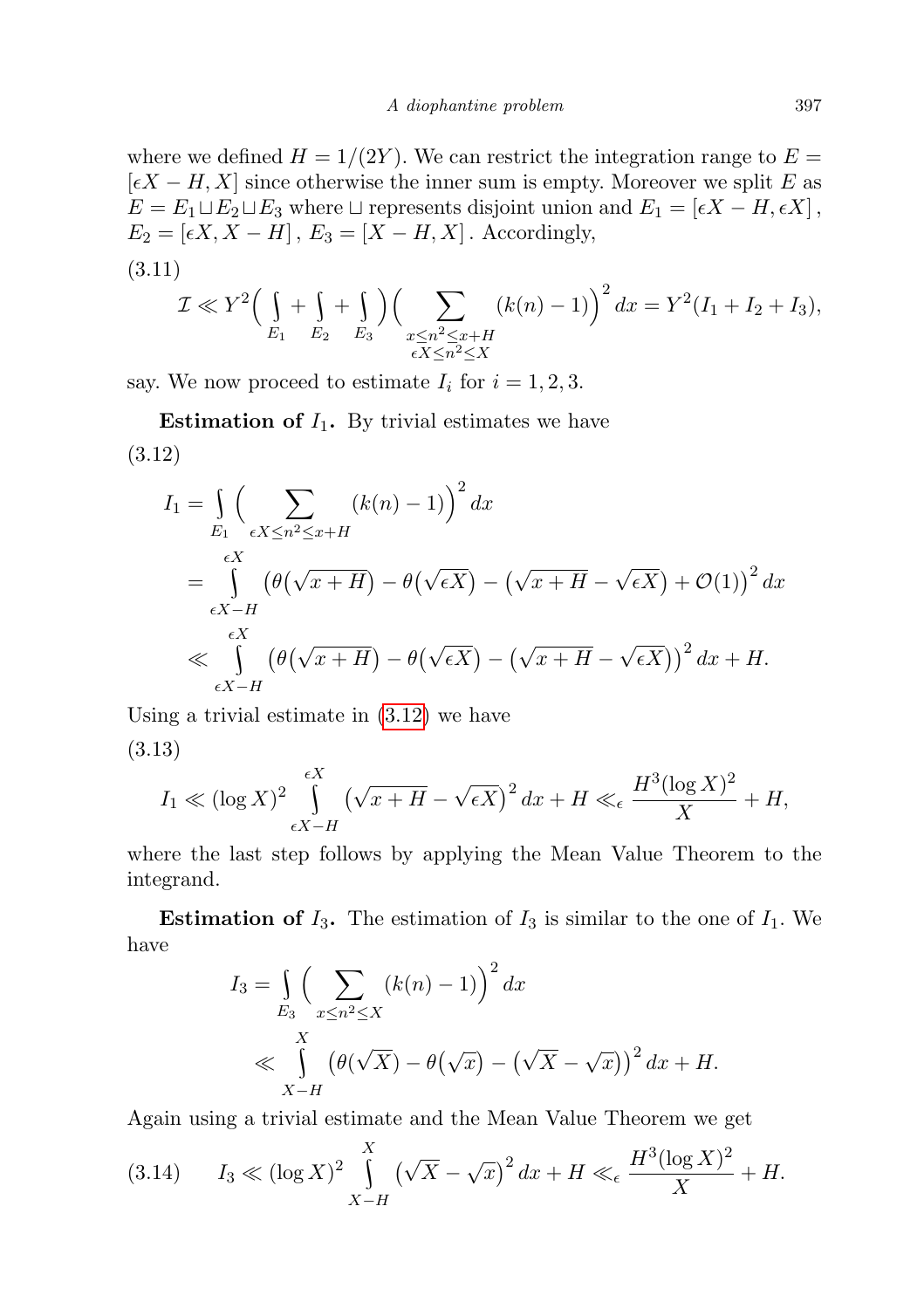**Estimation of**  $I_2$ **.** We have

<span id="page-13-1"></span>(3.15) 
$$
I_2 = \int_{E_2} \left( \sum_{x \le n^2 \le x+H} (k(n) - 1) \right)^2 dx
$$
  
\n
$$
\ll \int_{\epsilon X} \left( \theta(\sqrt{x+H}) - \theta(\sqrt{x}) - (\sqrt{x+H} - \sqrt{x}) \right)^2 dx + X
$$
  
\n
$$
= J^*(X, H) + X,
$$

where we used the definition  $(3.10)$ . Therefore, by  $(3.11)$ ,  $(3.13)$ – $(3.15)$  and  $Y \geq 1/X$ , and recalling  $H = 1/(2Y)$ , we have

$$
\mathcal{I} \ll_{\epsilon} \frac{(\log X)^2}{XY} + XY^2 + Y^2 J^* \left( X, \frac{1}{2Y} \right),
$$

and this proves Lemma [3.12.](#page-11-0)

To estimate  $J^*(X, h)$ , we use the next result.

<span id="page-13-0"></span>LEMMA 3.13. Let  $\epsilon$  be an arbitrarily small positive constant. There exists a positive constant  $c_6(\epsilon)$  such that

$$
J^*(X, h) \ll_{\epsilon} h^2 \exp\left(-c_6 \left(\frac{\log X}{\log \log X}\right)^{1/3}\right)
$$

uniformly for  $X^{7/12+\epsilon} \leq h \leq X$ .

<span id="page-13-3"></span>Proof. We reduce our problem to estimating

(3.16) 
$$
J_{\psi}^{*}(X, h) := \int_{\epsilon X}^{X} (\psi(\sqrt{x+h}) - \psi(\sqrt{x}) - (\sqrt{x+h} - \sqrt{x}))^{2} dx
$$

since, using  $|a+b|^2 \leq 2|a|^2 + 2|b|^2$ , it is easy to see that

$$
J^*(X, h) \ll J^*_{\psi}(X, h)
$$
  
+ 
$$
\int_{\epsilon X}^X (\psi(\sqrt{x+h}) - \psi(\sqrt{x}) - \theta(\sqrt{x+h}) + \theta(\sqrt{x}))^2 dx.
$$

<span id="page-13-2"></span>By a trivial estimate and the Mean Value Theorem we obtain (3.17)

$$
J^*(X, h) \ll_{\epsilon} J^*_{\psi}(X, h) + \int_{\epsilon X}^{X} \frac{h^2}{X^{3/2}} (\log X)^4 dx \ll_{\epsilon} J^*_{\psi}(X, h) + h^2 \frac{(\log X)^4}{X^{1/2}}.
$$

To estimate the right hand side of [\(3.17\)](#page-13-2), we use the following result we will prove later.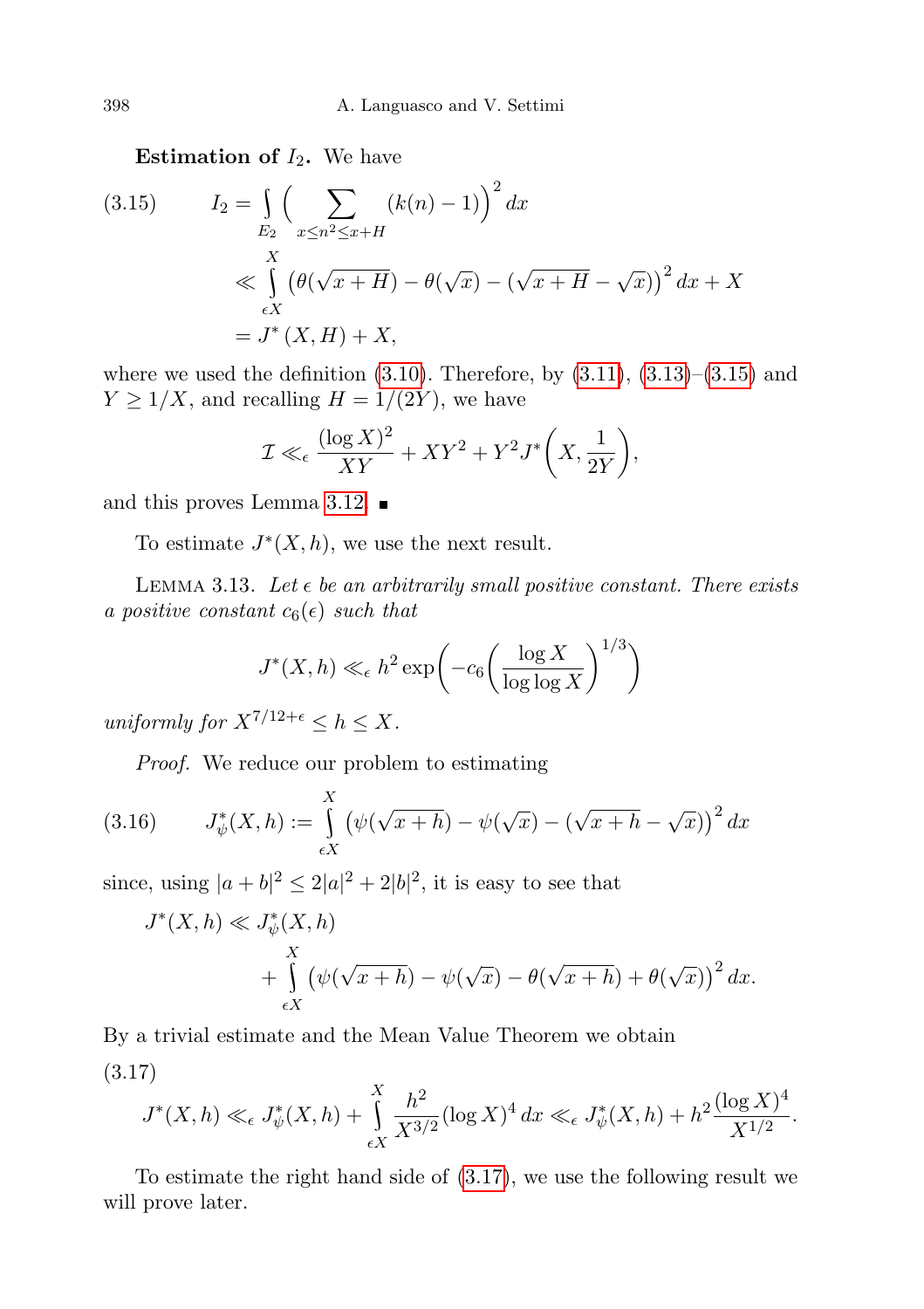<span id="page-14-0"></span>LEMMA 3.14. Let  $\epsilon$  be an arbitrarily small positive constant. There exists a positive constant  $c_6(\epsilon)$  such that

$$
J_{\psi}^*(X, h) \ll_{\epsilon} h^2 \exp\left(-c_6 \left(\frac{\log X}{\log \log X}\right)^{1/3}\right)
$$

uniformly for  $X^{7/12+\epsilon} \leq h \leq X$ , where  $J^*_{\psi}(X,h)$  is defined in [\(3.16\)](#page-13-3).

Therefore, by [\(3.17\)](#page-13-2) and Lemma [3.14,](#page-14-0) we obtain

$$
J^*(X,h) \ll_{\epsilon} h^2 \exp\bigg(-c_6\bigg(\frac{\log X}{\log \log X}\bigg)^{1/3}\bigg),\,
$$

thus proving Lemma [3.13.](#page-13-0)  $\blacksquare$ 

Lemma [3.14](#page-14-0) will follow from the following lemma.

<span id="page-14-4"></span>LEMMA 3.15. Let  $\epsilon$  be an arbitrarily small positive constant. There exists a positive constant  $c_6(\epsilon)$  such that

$$
\widetilde{J}_{\psi}^{*}(X,\delta) := \int_{\epsilon X}^{X} \left( \psi(\sqrt{x + \delta x}) - \psi(\sqrt{x}) - (\sqrt{x + \delta x} - \sqrt{x}) \right)^{2} dx
$$

$$
\ll_{\epsilon} \delta^{2} X^{2} \exp\left( -c_{6} \left( \frac{\log X}{\log \log X} \right)^{1/3} \right)
$$

uniformly for  $X^{-5/12+\epsilon} < \delta < 1$ .

Proof. We follow the argument of Saffari–Vaughan [\[40,](#page-26-20) §5]. To estimate  $\widetilde{J}_{\psi}^{*}(X,\delta)$ , we use the truncated explicit formula for  $\psi(x)$  (see, e.g., Davenport  $[4, \text{ eq. } (9)–(10) \text{ of } \S 17$  $[4, \text{ eq. } (9)–(10) \text{ of } \S 17$ :

$$
\psi(x) = x - \sum_{|\gamma| \le T} \frac{x^{\rho}}{\rho} + \mathcal{O}\left(\frac{x}{T}(\log(xT))^2 + \log x\right)
$$

<span id="page-14-1"></span>uniformly in  $T \geq 2$  and for  $\rho = \beta + i\gamma$  nontrivial zeros of  $\zeta(s)$ . So (3.18)

$$
\widetilde{J}_{\psi}^*(X,\delta) \ll \int\limits_{\epsilon X} \Bigg| \sum_{\substack{|\gamma| \leq T \\ \beta \geq 1/2}} x^{\rho/2} \frac{((1+\delta)^{\rho/2}-1)}{\rho} \Bigg|^2 dx + \frac{X^2}{T^2} (\log(XT))^4 + X \log^2 X.
$$

<span id="page-14-2"></span>As in Ivić [\[13,](#page-25-17) p. 316], we define  $c(\delta, \rho) = ((1 + \delta)^{\rho} - 1)/\rho$ , and remark (3.19)  $|c(\delta, \rho/2)| \ll \min(1/|\gamma|; \delta).$ 

Assuming  $T \geq 1/\delta$ , we can split the summation in [\(3.18\)](#page-14-1) into two cases defined according to [\(3.19\)](#page-14-2). We obtain

<span id="page-14-3"></span>
$$
(3.20) \qquad \widetilde{J}_{\psi}^*(X,\delta) \ll A_{[0,1/\delta)} + A_{[1/\delta,T]} + \frac{X^2}{T^2} (\log(XT))^4 + X(\log X)^2,
$$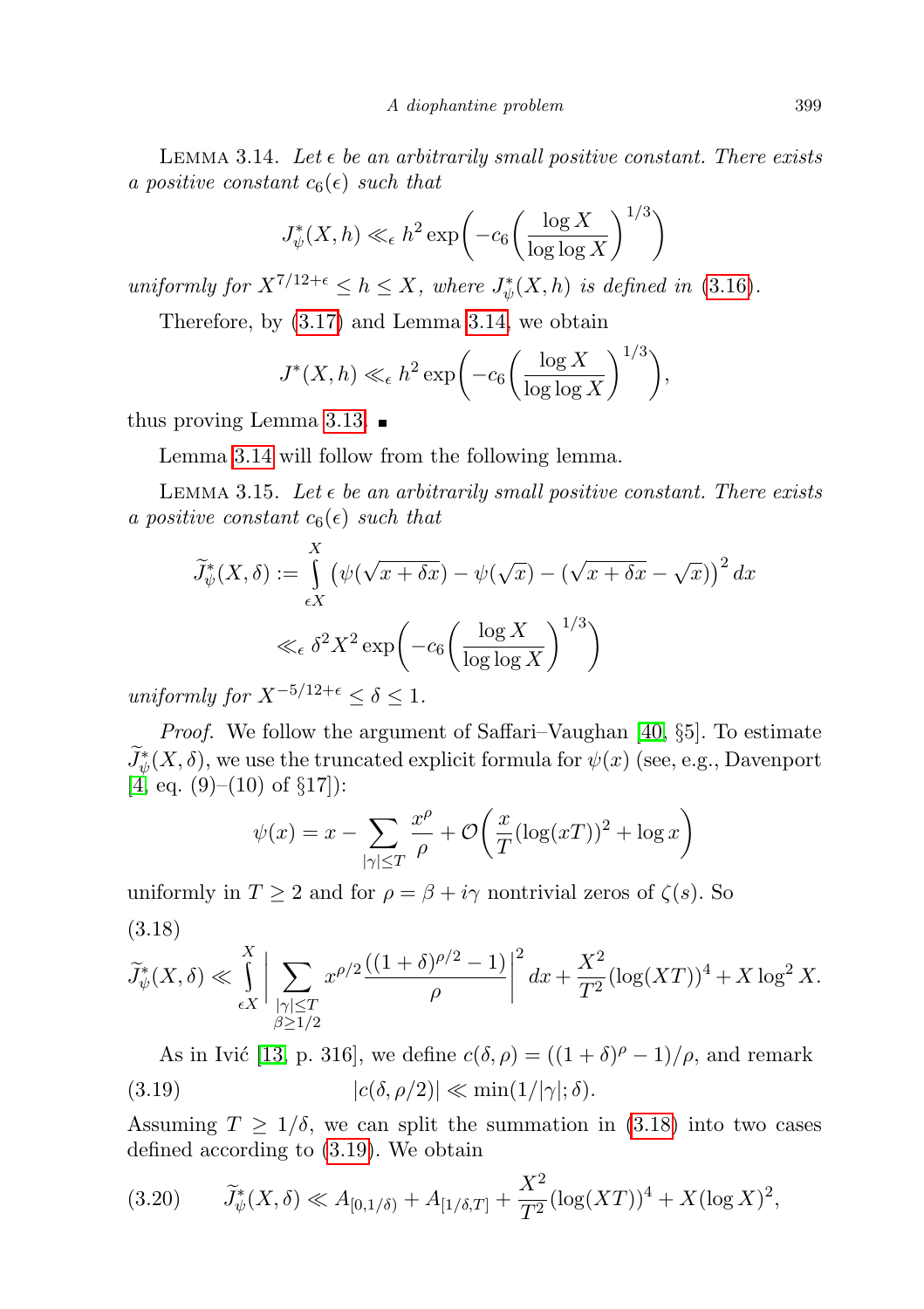<span id="page-15-0"></span>(3.21)  
\n
$$
A_{I} = \int_{\epsilon X}^{X} \Big| \sum_{\substack{|\gamma| \in I \\ \beta \ge 1/2}} x^{\rho/2} c\left(\delta, \frac{\rho}{2}\right) \Big|^{2} dx
$$
\n
$$
= \sum_{\substack{|\gamma| \in I \\ \beta \ge 1/2}} \sum_{\substack{|\gamma| \le l \\ \beta_1 \ge 1/2}} c\left(\delta, \frac{\rho_{1}}{2}\right) c\left(\delta, \frac{\overline{\rho}_{2}}{2}\right) \frac{2X^{(\rho_{1} + \overline{\rho}_{2})/2 + 1} (1 - \epsilon^{(\rho_{1} + \overline{\rho}_{2})/2 + 1})}{\rho_{1} + \overline{\rho}_{2} + 2}
$$
\n
$$
\ll \sum_{\substack{|\gamma_{1}| \in I \\ \beta_1 \ge 1/2}} \sum_{\substack{|\gamma_{2}| \in I \\ \beta_2 \ge 1/2}} \Big| c\left(\delta, \frac{\rho_{1}}{2}\right) \Big| \Big| c\left(\delta, \frac{\overline{\rho}_{2}}{2}\right) \Big| \frac{X^{\beta_{1} + 1}}{1 + |\gamma_{1} - \gamma_{2}|}.
$$

Now we deal separately with  $A_{[0,1/\delta)}$  and  $A_{[1/\delta,T]}$ .

**Estimation of**  $A_{[0,1/\delta)}$ . From [\(3.19\)](#page-14-2) and [\(3.21\)](#page-15-0) we can write

<span id="page-15-1"></span>
$$
(3.22) \tA_{[0,1/\delta)} \ll \delta^2 X \sum_{\substack{|\gamma_1| < \delta^{-1} \\ \beta_1 \ge 1/2}} X^{\beta_1} \sum_{\substack{|\gamma_2| < \delta^{-1} \\ 1/2 \le \beta_2 \le \beta_1 \\ |\gamma_1| < \delta^{-1} \\ \beta_1 \ge 1/2}} \frac{1}{1 + |\gamma_1 - \gamma_2|} \\
ll \delta^2 X (\log X)^2 \sum_{\substack{|\gamma_1| < \delta^{-1} \\ \beta_1 \ge 1/2}} X^{\beta_1},
$$

<span id="page-15-2"></span>where the last inequality follows from

(3.23)

$$
\sum_{\substack{|\gamma_2| < \delta^{-1} \\ 1/2 \le \beta_2 \le \beta_1}} \frac{1}{1+|\gamma_1 - \gamma_2|} \ll \sum_{n=0}^{2/\delta} \frac{\log(\gamma_1 + n)}{1+n} \ll \left(\log\left(\frac{3}{\delta}\right)\right)^2 \ll (\log X)^2
$$

in which we used the Riemann–von Mangoldt formula and  $\delta > X^{-1}$ . Denoting by  $S_{[0,1/\delta)}$  the sum on the right hand side of [\(3.22\)](#page-15-1), we get

$$
S_{[0,1/\delta)} := \sum_{\substack{|\gamma| < 1/\delta \\ \beta \ge 1/2}} X^{\beta} \ll \log X \max_{1/2 \le u \le 1} X^u N(u, 1/\delta).
$$

We recall the Ingham–Huxley zero-density estimate: for  $1/2 \leq \sigma \leq 1$  we have  $N(\sigma, t) \ll t^{(12/5)(1-\sigma)}(\log t)^B$ , and the Vinogradov–Korobov zero-free region: there are no zeros  $\beta + i\gamma$  of the Riemann zeta function having

$$
\beta \ge 1 - \frac{c_7}{(\log(|\gamma|+2))^{2/3}(\log \log(|\gamma|+2))^{1/3}},
$$

where  $c_7 > 0$  is an absolute constant. In the following  $c_7$  will not necessarily be the same at each occurrence. Here we have  $|\gamma| \leq T$ , and so  $N(u,t) = 0$ 

with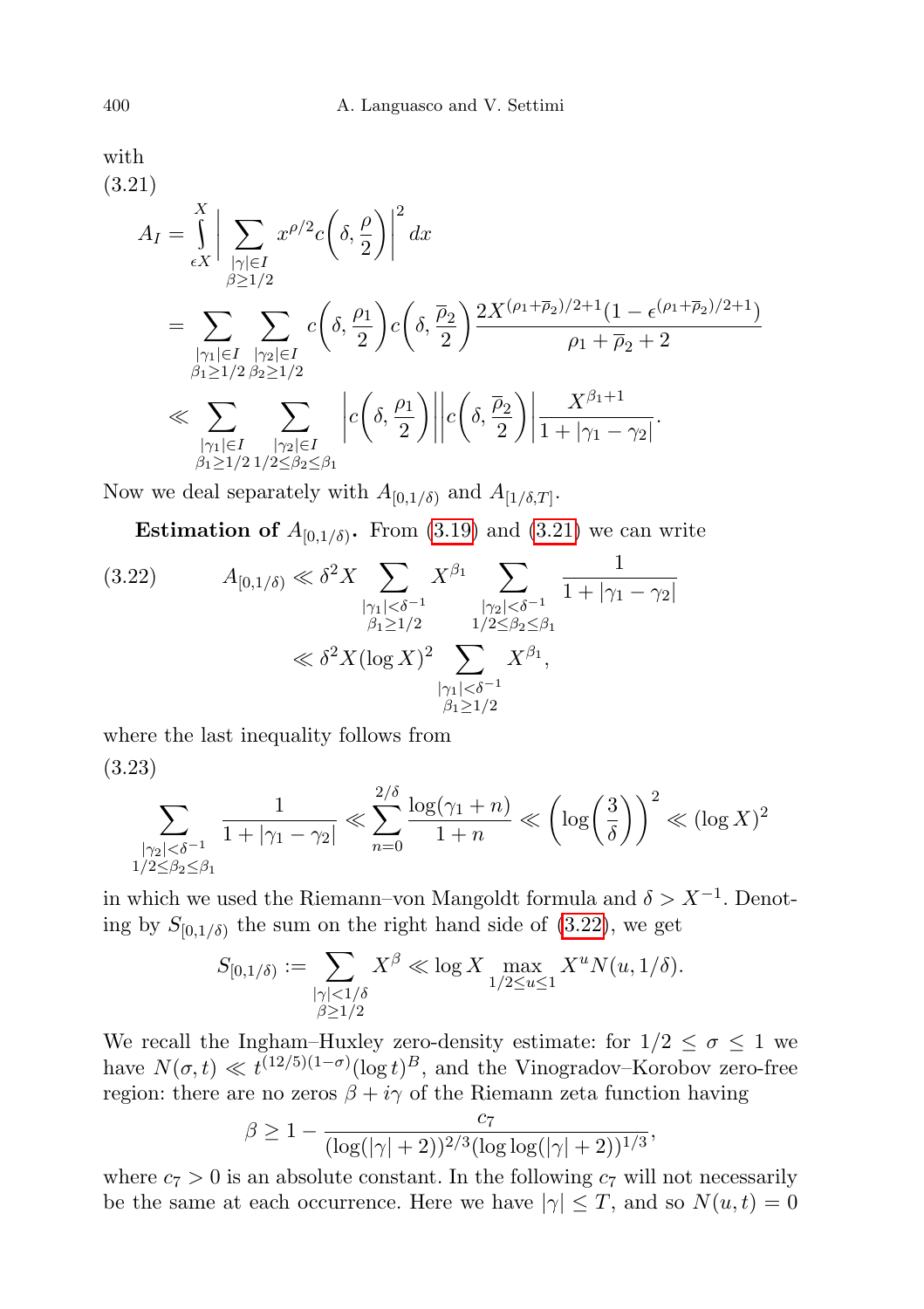for every  $t \leq T$  and  $u \geq 1 - K$  with

$$
K = \frac{c_7}{(\log T)^{2/3} (\log \log T)^{1/3}}
$$

.

From the previous remarks, we obtain

$$
S_{[0,1/\delta)} \ll \log X \max_{1/2 \le u \le 1-K} (\delta^{-1})^{(12/5)(1-u)} (\log(\delta^{-1}))^B X^u
$$
  

$$
\ll (\log X)^{B+1} \delta^{-12/5} \max_{1/2 \le u \le 1-K} (\delta^{12/5} X)^u,
$$

since  $\delta > X^{-1}$ . The maximum is attained at  $u = 1 - K$  and so

$$
S_{[0,1/\delta)} \ll (\log X)^{B+1} \delta^{-12/5} \delta^{(12/5)(1-K)} X^{1-K} = X (\log X)^{B+1} (\delta^{12/5} X)^{-K}.
$$

Inserting the last estimate into [\(3.22\)](#page-15-1), we can write

(3.24) 
$$
A_{[0,1/\delta)} \ll \delta^2 X^2 (\log X)^{B+3} (\delta^{12/5} X)^{-K}.
$$

**Estimation of**  $A_{[1/\delta,T]}$ . From [\(3.19\)](#page-14-2) and [\(3.21\)](#page-15-0) we get

<span id="page-16-1"></span>
$$
A_{[1/\delta,T]} \ll X \sum_{\substack{1/\delta \le |\gamma_1| \le T \\ \beta_1 \ge 1/2}} \frac{X^{\beta_1}}{|\gamma_1|} \sum_{\substack{1/\delta \le |\gamma_2| \le T \\ 1/2 \le \beta_2 \le \beta_1}} \frac{1}{|\gamma_2| (1 + |\gamma_1 - \gamma_2|)}
$$
  

$$
\ll X \sum_{\substack{1/\delta \le |\gamma_1| \le T \\ \beta_1 \ge 1/2}} \frac{X^{\beta_1}}{|\gamma_1|^2} \sum_{\substack{|\gamma_1| \le |\gamma_2| \le T \\ 1/2 \le \beta_2 \le \beta_1}} \frac{1}{1 + |\gamma_1 - \gamma_2|}
$$
  

$$
\ll X (\log T)^2 \sum_{\substack{1/\delta \le |\gamma_1| \le T \\ \beta_1 \ge 1/2}} \frac{X^{\beta_1}}{|\gamma_1|^2},
$$

where the last step follows from [\(3.23\)](#page-15-2) with T instead of  $1/\delta$ . By a simple trick, we can rewrite the previous inequality as

(3.25) 
$$
A_{[1/\delta,T]} \ll X(\log T)^2(S'_{[1/\delta,T]} + S''_{[1/\delta,T]})
$$

with

<span id="page-16-0"></span>
$$
S'_{[1/\delta,T]} = \sum_{\substack{1/\delta \le |\gamma| \le T \\ \beta \ge 1/2}} X^{\beta} \left( \frac{1}{|\gamma|^2} - \frac{1}{T^2} \right) \quad \text{and} \quad S''_{[1/\delta,T]} = \frac{1}{T^2} \sum_{\substack{1/\delta \le |\gamma| \le T \\ \beta \ge 1/2}} X^{\beta}.
$$

For  $S''_{[1/\delta,T]}$  we can argue as we did for  $S_{[0,1/\delta)}$ , just keeping in mind that this time  $1/\delta \le |\gamma| \le T$ . Hence

$$
S''_{[1/\delta,T]} \ll \frac{\log X}{T^2} \max_{1/2 \le u \le 1-K} X^u [N(u,T) - N(u,1/\delta)].
$$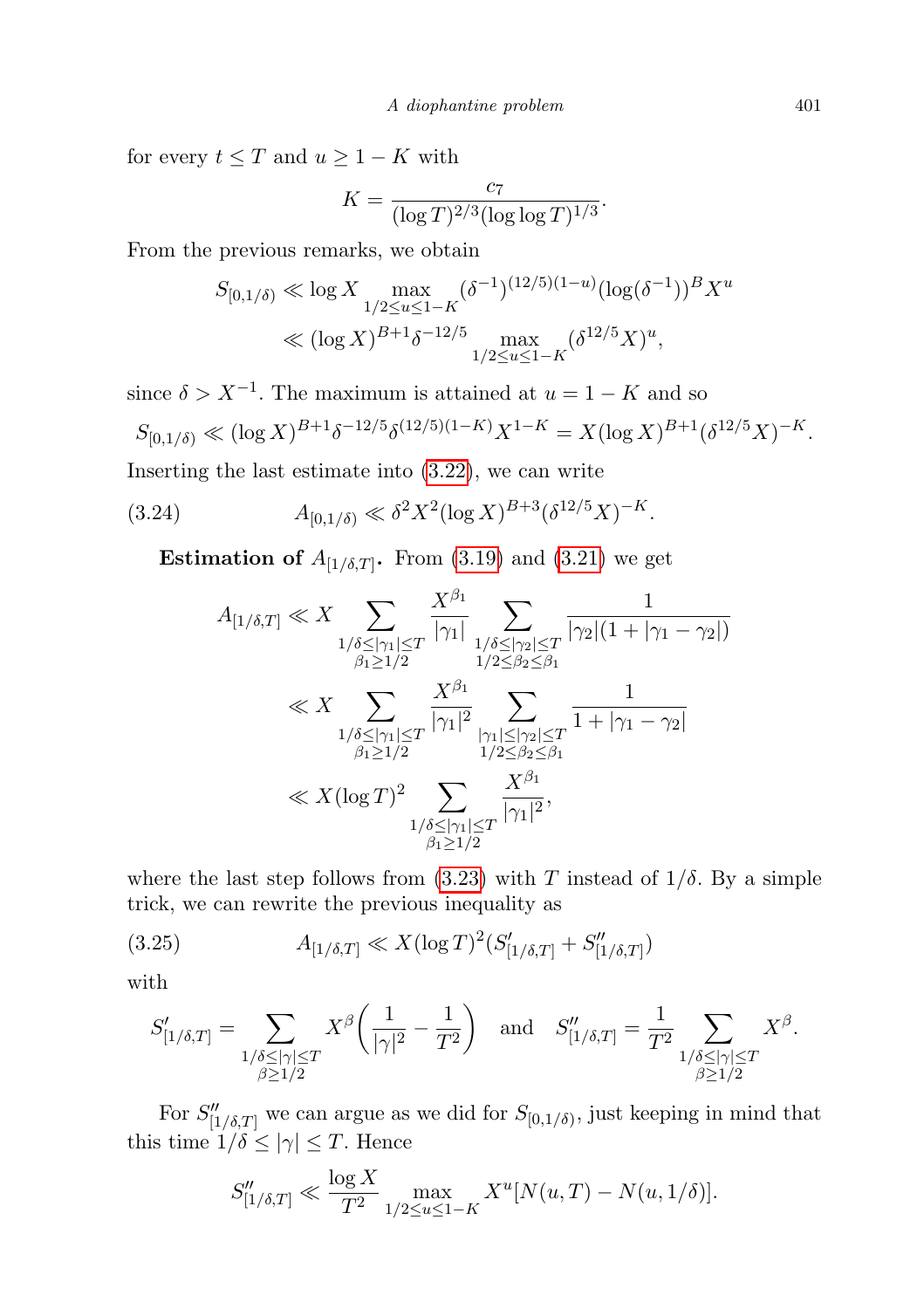Concerning  $S'_{[1/\delta,T]}$  we immediately obtain

$$
S'_{[1/\delta,T]} = \sum_{\substack{1/\delta \le |\gamma| \le T \\ \beta \ge 1/2}} X^{\beta} \int_{|\gamma|}^{T} \frac{2}{t^3} dt = 2 \int_{1/\delta}^{T} \left( \sum_{\substack{1/\delta \le |\gamma| \le t \\ \beta \ge 1/2}} X^{\beta} \right) \frac{dt}{t^3}.
$$

Using  $t \leq T$ , we can write

$$
S'_{[1/\delta,T]} \ll \log X \int_{1/\delta}^{T} \max_{1/2 \le u \le 1-K} X^u [N(u,t) - N(u, 1/\delta)] \frac{dt}{t^3}.
$$

Therefore

$$
S'_{[1/\delta,T]} + S''_{[1/\delta,T]} \ll \log X \log(T\delta)
$$
  
\$\times \max\_{1/\delta \le t \le T} \left( \frac{1}{t^2} \max\_{1/2 \le u \le 1-K} X^u t^{(12/5)(1-u)} (\log t)^B \right),\$

by the Ingham–Huxley zero-density estimate. So, by [\(3.25\)](#page-16-0), this estimate and  $t \leq T$ , we get

$$
A_{[1/\delta,T]} \ll X(\log T)^{B+2} \log X \log(T\delta) \max_{1/2 \le u \le 1-K} \left( X^u \max_{1/\delta \le t \le T} t^{(12/5)(1-u)-2} \right).
$$

To compute the inner maximum above, we just remark that  $(12/5)(1 - u)$  $-2 < 0$  (which holds for  $u > 1/6$ ), and hence it is attained at  $t = 1/\delta$ . So

$$
A_{[1/\delta,T]} \ll X(\log T)^{B+2} \log X \log(T\delta) \max_{1/2 \le u \le 1-K} X^u (\delta^{-1})^{(12/5)(1-u)-2}
$$
  
=  $\delta^{-2/5} X(\log T)^{B+2} \log X \log(T\delta) \max_{1/2 \le u \le 1-K} (X\delta^{12/5})^u.$ 

The maximum is attained at  $u = 1 - K$ , thus

<span id="page-17-0"></span>(3.26) 
$$
A_{[1/\delta,T]} \ll \delta^{-2/5} X (\log T)^{B+2} \log X \log(T\delta) (X \delta^{12/5})^{1-K}
$$

$$
= \delta^2 X^2 (\log T)^{B+2} \log X \log(T\delta) (X \delta^{12/5})^{-K}.
$$

**Conclusion of the proof.** Inserting  $(3.24)$  and  $(3.26)$  into  $(3.20)$ , we get

<span id="page-17-1"></span>
$$
(3.27) \qquad \widetilde{J}_{\psi}^*(X,\delta) \ll \delta^2 X^2 (X\delta^{12/5})^{-K} \log X((\log X)^{B+2} + (\log T)^{B+2} \log(T\delta)) + \frac{X^2}{T^2} (\log(XT))^4 + X(\log X)^2.
$$

Choosing  $T \leq X^{1/2}$  we have

$$
K = \frac{c_7}{(\log T)^{2/3} (\log \log T)^{1/3}} \ge \frac{c_8}{(\log X)^{2/3} (\log \log X)^{1/3}},
$$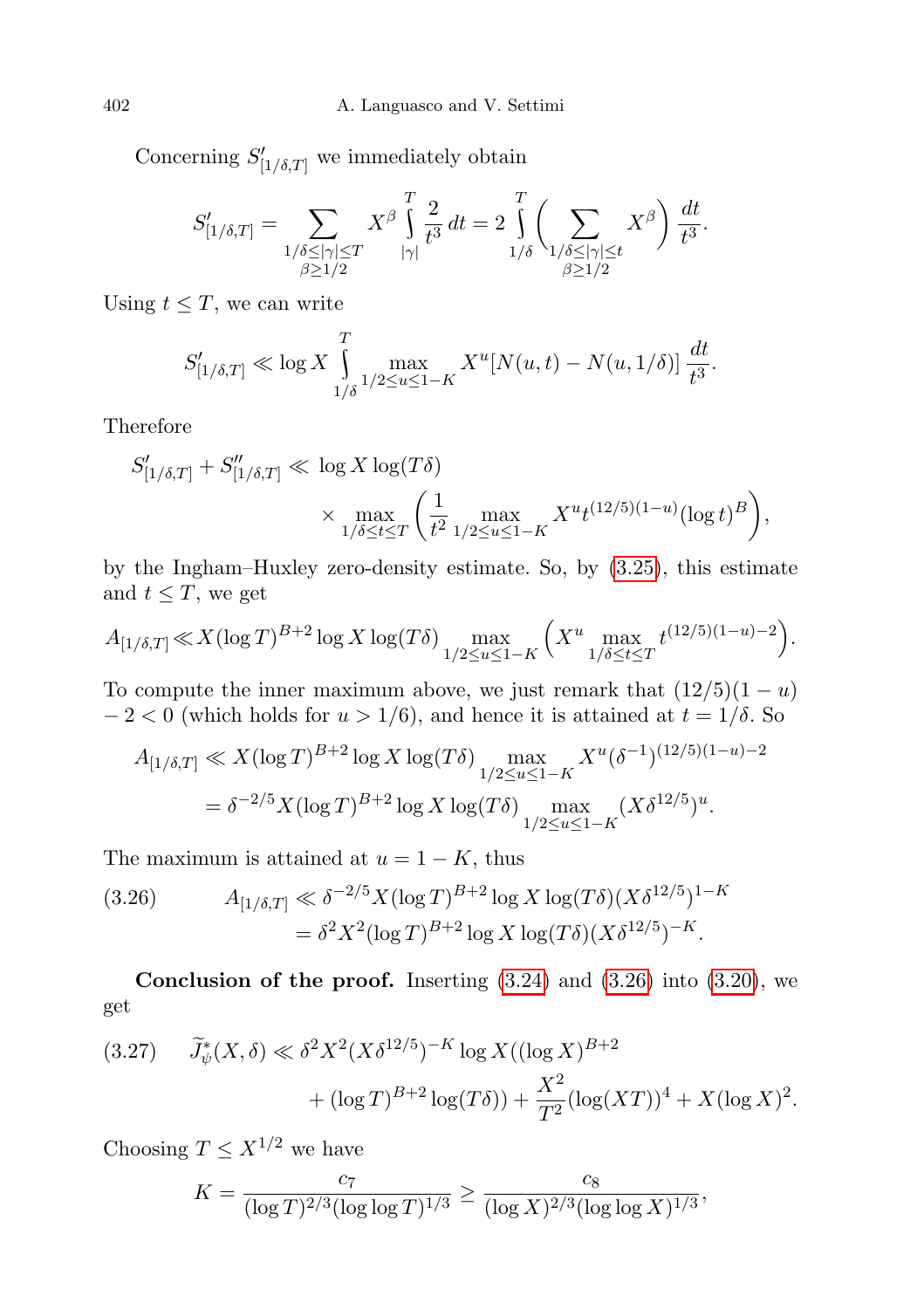for a suitable positive constant  $c_8$ . If we now take  $T \ge X^{5/12 - \epsilon} (X \delta^{12/5})^{K/2}$  $\times (\log X)^{-B/2}$  and recall  $\delta > X^{-5/12+\epsilon}$ , estimate [\(3.27\)](#page-17-1) becomes

<span id="page-18-0"></span>
$$
\widetilde{J}_{\psi}^*(X,\delta) \ll \delta^2 X^2 (X \delta^{12/5})^{-K} (\log X)^{B+4}
$$

since the conditions on  $T$  are compatible. Hence we immediately obtain

$$
\widetilde{J}_{\psi}^*(X,\delta) \ll \delta^2 X^2 (\log X)^{B+4} \exp\left(-\frac{c_8 (\log X + (12/5) \log \delta)}{(\log X)^{2/3} (\log \log X)^{1/3}}\right)
$$
  

$$
\ll \delta^2 X^2 \exp\left(-c_9 \left(\frac{\log X}{\log \log X}\right)^{1/3}\right)
$$

for a sufficiently large X and  $c_9 = c_9(\epsilon)$ . Hence Lemma [3.15](#page-14-4) is proved.

*Proof of Lemma [3.14.](#page-14-0)* We follow the argument of [\[40,](#page-26-20) §6]. Let now  $2h \leq$  $v \le 3h$ . To estimate  $J^*_{\psi}(X, h)$  (defined in [\(3.16\)](#page-13-3)), we first remark

$$
(3.28) \quad hJ^*_{\psi}(X,h) \ll \int\limits_{\epsilon X}^{X} \int\limits_{2h}^{3h} \left( \psi(\sqrt{x+v}) - \psi(\sqrt{x}) - (\sqrt{x+v} - \sqrt{x}) \right)^2 dv dx
$$

$$
+ \int\limits_{\epsilon X}^{X} \int\limits_{2h}^{3h} \left( \psi(\sqrt{x+v}) - \psi(\sqrt{x+h}) - (\sqrt{x+v} - \sqrt{x+h}) \right)^2 dv dx.
$$

We set  $z = v - h$ ,  $y = x + h$  and change variables in the last integration, so that the right hand side of [\(3.28\)](#page-18-0) becomes

$$
\ll \int_{\epsilon X}^{X} \int_{2h}^{3h} \left( \psi(\sqrt{x+v}) - \psi(\sqrt{x}) - (\sqrt{x+v} - \sqrt{x}) \right)^2 dv dx
$$
  
+ 
$$
\int_{\epsilon X + h}^{X+h} \int_{h}^{2h} \left( \psi(\sqrt{y+v}) - \psi(\sqrt{y}) - (\sqrt{y+v} - \sqrt{y}) \right)^2 dz dy.
$$

Since both the integrands are nonnegative, we can extend the integration ranges merging  $x$  with  $y$  and  $v$  with  $z$ . Hence

$$
hJ^*_{\psi}(X,h) \ll \int\limits_{\epsilon X}^{X+h} \int\limits_{h}^{3h} \left( \psi(\sqrt{x+v}) - \psi(\sqrt{x}) - (\sqrt{x+v} - \sqrt{x}) \right)^2 dv dx
$$
  
= 
$$
\int\limits_{\epsilon X}^{X+h} \int\limits_{h/x}^{3h/x} \left( \psi(\sqrt{x+x\delta}) - \psi(\sqrt{x}) - (\sqrt{x+x\delta} - \sqrt{x}) \right)^2 d\delta dx,
$$

where in the last step we made the change of variable  $\delta = v/x$ , thus getting  $\delta \geq h/x \geq X^{-5/12+\epsilon}$  as in the hypothesis of Lemma [3.15.](#page-14-4) Interchanging the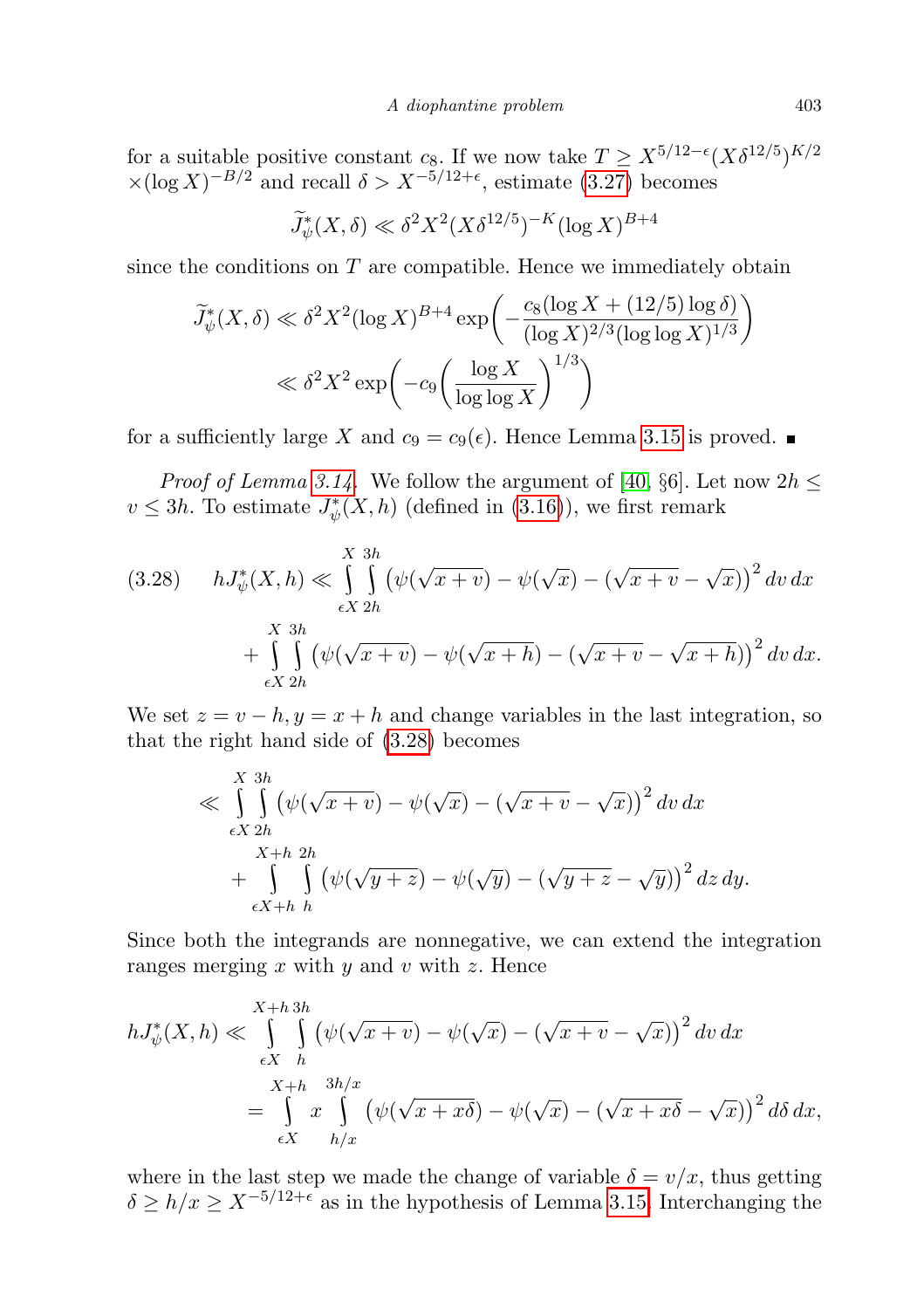integration order we obtain

$$
hJ^*_{\psi}(X,h) \ll (X+h)
$$
  
\n
$$
\times \int_{h/(X+h)}^{3h/(\epsilon X)} \int_{\epsilon X} (\psi(\sqrt{x+x\delta}) - \psi(\sqrt{x}) - (\sqrt{x+x\delta} - \sqrt{x}))^2 dx d\delta.
$$

Finally, using Lemma [3.15,](#page-14-4) we get

$$
J_{\psi}^{*}(X,h) \ll_{\epsilon} \frac{X+h}{h} \int_{h/(X+h)}^{3h/(\epsilon X)} \delta^{2} X^{2} \exp\left(-c_{6} \left(\frac{\log X}{\log \log X}\right)^{1/3}\right) d\delta
$$
  

$$
\ll_{\epsilon} h^{2} \exp\left(-c_{6} \left(\frac{\log X}{\log \log X}\right)^{1/3}\right).
$$

This concludes the proof of Lemma [3.14.](#page-14-0)  $\blacksquare$ 

## <span id="page-19-3"></span><span id="page-19-0"></span>4. The major arc. Letting

(4.1) 
$$
T_1(\alpha) = \int_{\epsilon X}^{X} e(t\alpha) dt \ll_{\epsilon} \min(X; 1/|\alpha|)
$$

and

<span id="page-19-2"></span>(4.2)

$$
T_2(\alpha) = \int_{(\epsilon X)^{1/2}}^{X^{1/2}} e(t^2 \alpha) dt = \frac{1}{2} \int_{\epsilon X}^{X} v^{-1/2} e(v \alpha) dv \ll_{\epsilon} X^{-1/2} \min(X; 1/|\alpha|),
$$

we first write

<span id="page-19-1"></span>(4.3) 
$$
I(X; \mathfrak{M}) = \int_{\mathfrak{M}} T_1(\lambda_1 \alpha) T_2(\lambda_2 \alpha) T_2(\lambda_3 \alpha) \prod_{i=1}^s G(\mu_i \alpha) e(\varpi \alpha) K(\alpha, \eta) d\alpha
$$

$$
+ \int_{\mathfrak{M}} (S_1(\lambda_1 \alpha) - T_1(\lambda_1 \alpha)) T_2(\lambda_2 \alpha) T_2(\lambda_3 \alpha) \prod_{i=1}^s G(\mu_i \alpha) e(\varpi \alpha) K(\alpha, \eta) d\alpha
$$

$$
+ \int_{\mathfrak{M}} S_1(\lambda_1 \alpha) (S_2(\lambda_2 \alpha) - T_2(\lambda_2 \alpha)) T_2(\lambda_3 \alpha) \prod_{i=1}^s G(\mu_i \alpha) e(\varpi \alpha) K(\alpha, \eta) d\alpha
$$

$$
+ \int_{\mathfrak{M}} S_1(\lambda_1 \alpha) S_2(\lambda_2 \alpha) (S_2(\lambda_3 \alpha) - T_2(\lambda_3 \alpha)) \prod_{i=1}^s G(\mu_i \alpha) e(\varpi \alpha) K(\alpha, \eta) d\alpha
$$

$$
= J_1 + J_2 + J_3 + J_4,
$$

say. In what follows we will prove that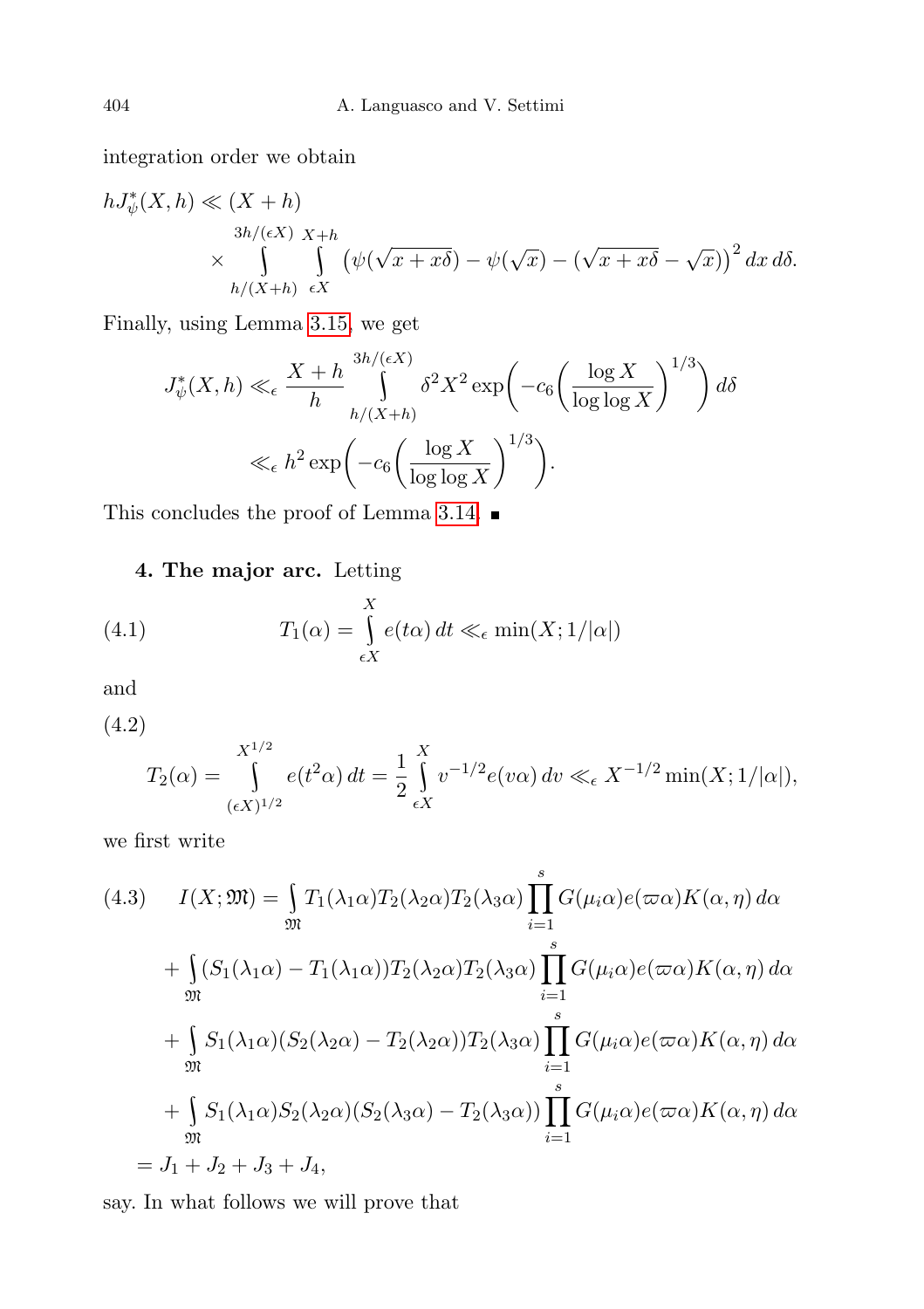<span id="page-20-3"></span>A diophantine problem 405

(4.4) 
$$
J_1 \ge \frac{(3 - 2\sqrt{2})\eta^2 X L^s}{4|\lambda_1| + |\lambda_2| + |\lambda_3|} + \mathcal{O}_{\epsilon}(\eta^2 X^{1/5} L^{s+2})
$$

and

(4.5) 
$$
J_2 + J_3 + J_4 = o(\eta^2 X L^s),
$$

thus obtaining, by  $(4.3)$ – $(4.5)$ ,

<span id="page-20-1"></span><span id="page-20-0"></span>
$$
I(X; \mathfrak{M}) \ge \frac{3 - 2\sqrt{2} - \epsilon}{4\left(|\lambda_1| + |\lambda_2| + |\lambda_3|\right)} \eta^2 X L^s,
$$

proving that [\(2.6\)](#page-4-2) holds with  $c_1 = 2^{-2}(3-2)$  $(2-\epsilon)(|\lambda_1|+|\lambda_2|+|\lambda_3|)^{-1}$  and  $\epsilon > 0$  an arbitrarily small constant.

We will need the following estimates. The first one is a consequence of the Prime Number Theorem:

(4.6) 
$$
\int_{0}^{1} |S_1(\alpha)|^2 d\alpha \ll_{\epsilon} X \log X,
$$

while the second one is based on Satz 3 of Rieger [\[38,](#page-26-18) p. 94] (see also the estimate of  $H_{12}$  of T. Liu [\[31,](#page-26-21) p. 106]):

<span id="page-20-4"></span>(4.7) 
$$
\int_{0}^{1} |S_2(\alpha)|^4 d\alpha \ll_{\epsilon} X(\log X)^2.
$$

**Estimation of**  $J_2$ ,  $J_3$  and  $J_4$ . We first estimate  $J_4$ . We remark that, by Euler's summation formula,

<span id="page-20-2"></span>(4.8) 
$$
T_i(\alpha) - U_i(\alpha) \ll 1 + X|\alpha| \quad \text{for } i = 1, 2.
$$

So, by  $(2.4)$ , the Cauchy–Schwarz inequality, and  $(4.6)$ – $(4.8)$ , we get

$$
\int_{\mathfrak{M}} |S_{1}(\lambda_{1}\alpha)| |S_{2}(\lambda_{2}\alpha)| |T_{2}(\lambda_{3}\alpha) - U_{2}(\lambda_{3}\alpha)| d\alpha
$$
  
\n
$$
\ll_{\lambda} \int_{-1/X} |S_{1}(\lambda_{1}\alpha)| |S_{2}(\lambda_{2}\alpha)| d\alpha + X \int_{1/X} |\alpha| |S_{1}(\lambda_{1}\alpha)| |S_{2}(\lambda_{2}\alpha)| d\alpha
$$
  
\n
$$
\ll_{\lambda} X^{-1/4} \Biggl( \int_{0}^{1} |S_{1}(\alpha)|^{2} d\alpha \Biggr)^{1/2} \Biggl( \int_{0}^{1} |S_{2}(\alpha)|^{4} d\alpha \Biggr)^{1/4}
$$
  
\n
$$
+ X \Biggl( \int_{1/X}^{\infty} \alpha^{4} d\alpha \Biggr)^{1/4} \Biggl( \int_{0}^{1} |S_{2}(\alpha)|^{4} d\alpha \Biggr)^{1/4} \Biggl( \int_{0}^{1} |S_{1}(\alpha)|^{2} d\alpha \Biggr)^{1/2}
$$
  
\n
$$
\ll_{\lambda, \epsilon} X^{1/2} \log X + P^{5/4} X^{1/2} \log X = o(X)
$$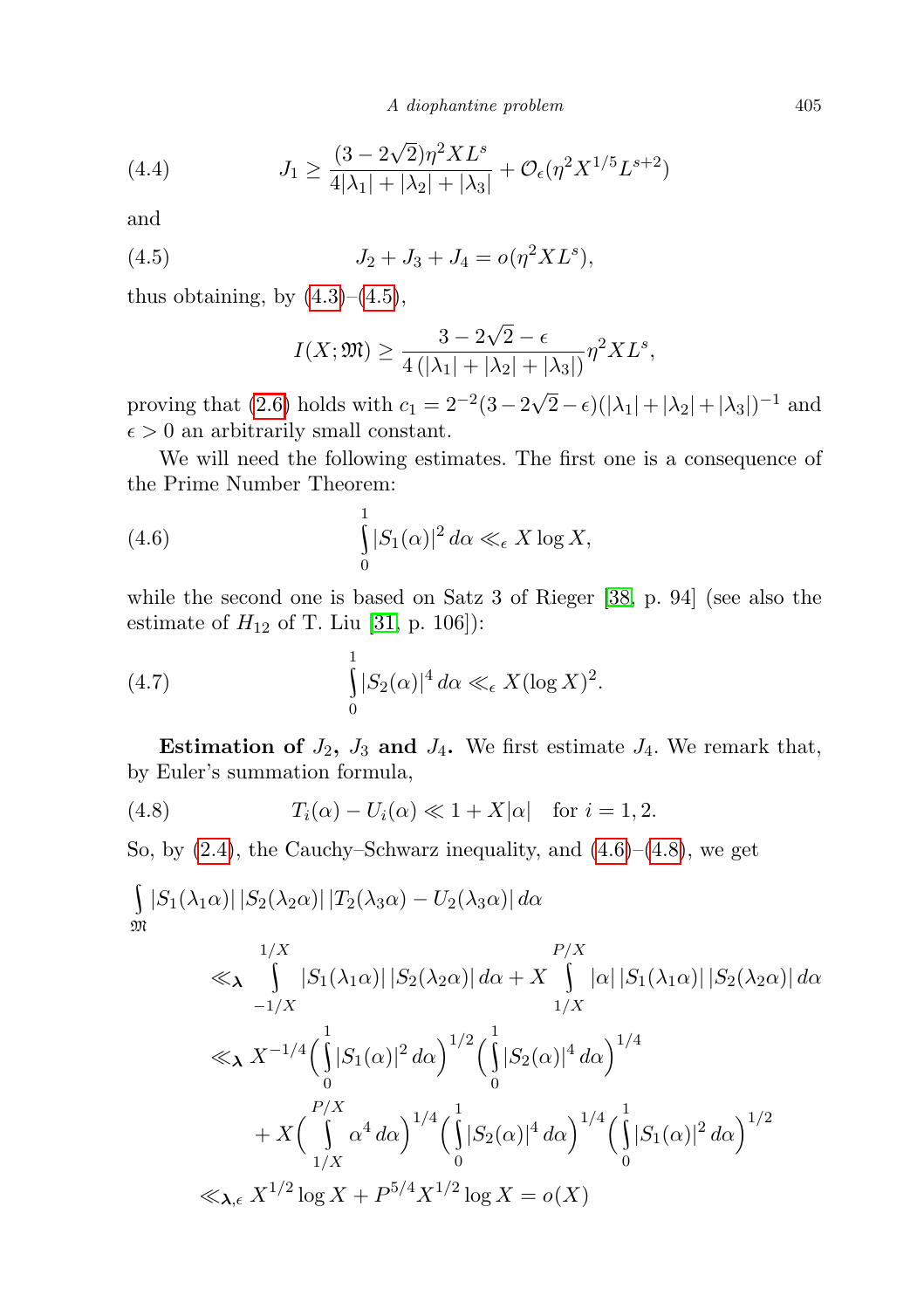since  $P = X^{2/5}/\log X$ . Hence, using the trivial estimates  $|G(\mu_i \alpha)| \leq L$ ,  $K(\alpha, \eta) \ll \eta^2$ , we can write

$$
J_4 = \int_{\mathfrak{M}} S_1(\lambda_1 \alpha) S_2(\lambda_2 \alpha) (S_2(\lambda_3 \alpha) - U_2(\lambda_3 \alpha)) \prod_{i=1}^s G(\mu_i \alpha) e(\varpi \alpha) K(\alpha, \eta) d\alpha
$$
  
+  $o_{\lambda, M, \epsilon}(\eta^2 X L^s).$ 

Now using  $(2.4)$ ,  $|S_2(\lambda_2\alpha)| \ll X^{1/2}$ , the Cauchy–Schwarz inequality, [\(4.6\)](#page-20-1), Lemmas [3.12–](#page-11-0)[3.13](#page-13-0) with  $Y = P/X$ , and again the trivial estimates  $|G(\mu_i \alpha)| \leq L, K(\alpha, \eta) \ll \eta^2$ , we have

$$
J_4 \ll \eta^2 L^s X^{1/2} \Big( \int_{\mathfrak{M}} |S_2(\lambda_3 \alpha) - U_2(\lambda_3 \alpha)|^2 d\alpha \Big)^{1/2} \Big( \int_{\mathfrak{M}} |S_1(\lambda_1 \alpha)|^2 d\alpha \Big)^{1/2}
$$
  
+  $o_{\lambda, M, \epsilon} (\eta^2 X L^s)$   

$$
\ll_{\lambda, M, \epsilon} \eta^2 L^s X^{1/2} \Big( \int_0^1 |S_1(\alpha)|^2 d\alpha \Big)^{1/2} \exp \Big( -\frac{c_6(\epsilon)}{2} \Big( \frac{\log X}{\log \log X} \Big)^{1/3} \Big)
$$
  
+  $o_{\lambda, M} (\eta^2 X L^s)$   

$$
\ll_{\lambda, M, \epsilon} \eta^2 X L^{s+1/2} \exp \Big( -\frac{c_6(\epsilon)}{2} \Big( \frac{\log X}{\log \log X} \Big)^{1/3} \Big) = o(\eta^2 X L^s).
$$

The integral  $J_3$  can be estimated analogously using  $(4.2)$  instead of  $|S_2(\lambda_3\alpha)| \ll X^{1/2}.$ 

For  $J_2$  we argue as follows. First of all, using again [\(4.8\)](#page-20-2) and [\(4.2\)](#page-19-2) for  $i = 2, 3$ , we get

$$
\int_{\mathfrak{M}} |T_1(\lambda_1 \alpha) - U_1(\lambda_1 \alpha)| |T_2(\lambda_2 \alpha)| |T_2(\lambda_3 \alpha)| d\alpha
$$
  

$$
\ll_{\lambda} X \int_{-1/X}^{1/X} d\alpha + \int_{1/X}^{P/X} \frac{X|\alpha|}{X\alpha^2} d\alpha \ll_{\lambda} 1 + \log P = o(X)
$$

since  $P = X^{2/5}/\log X$ . Hence, using the trivial estimates  $|G(\mu_i \alpha)| \leq L$ ,  $K(\alpha, \eta) \ll \eta^2$ , we can write

$$
J_2 = \int_{\mathfrak{M}} (S_1(\lambda_1 \alpha) - U_1(\lambda_1 \alpha)) T_2(\lambda_2 \alpha) T_2(\lambda_3 \alpha) \prod_{i=1}^s G(\mu_i \alpha) e(\varpi \alpha) K(\alpha, \eta) d\alpha
$$
  
+  $o_{\lambda, M}(\eta^2 X L^s).$ 

Using [\(2.4\)](#page-4-5), the Cauchy–Schwarz inequality, Lemmas [3.10–](#page-11-1)[3.11](#page-11-2) with  $Y =$  $P/X$ , and the trivial estimates  $|G(\mu_i \alpha)| \leq L$ ,  $K(\alpha, \eta) \ll \eta^2$ , we have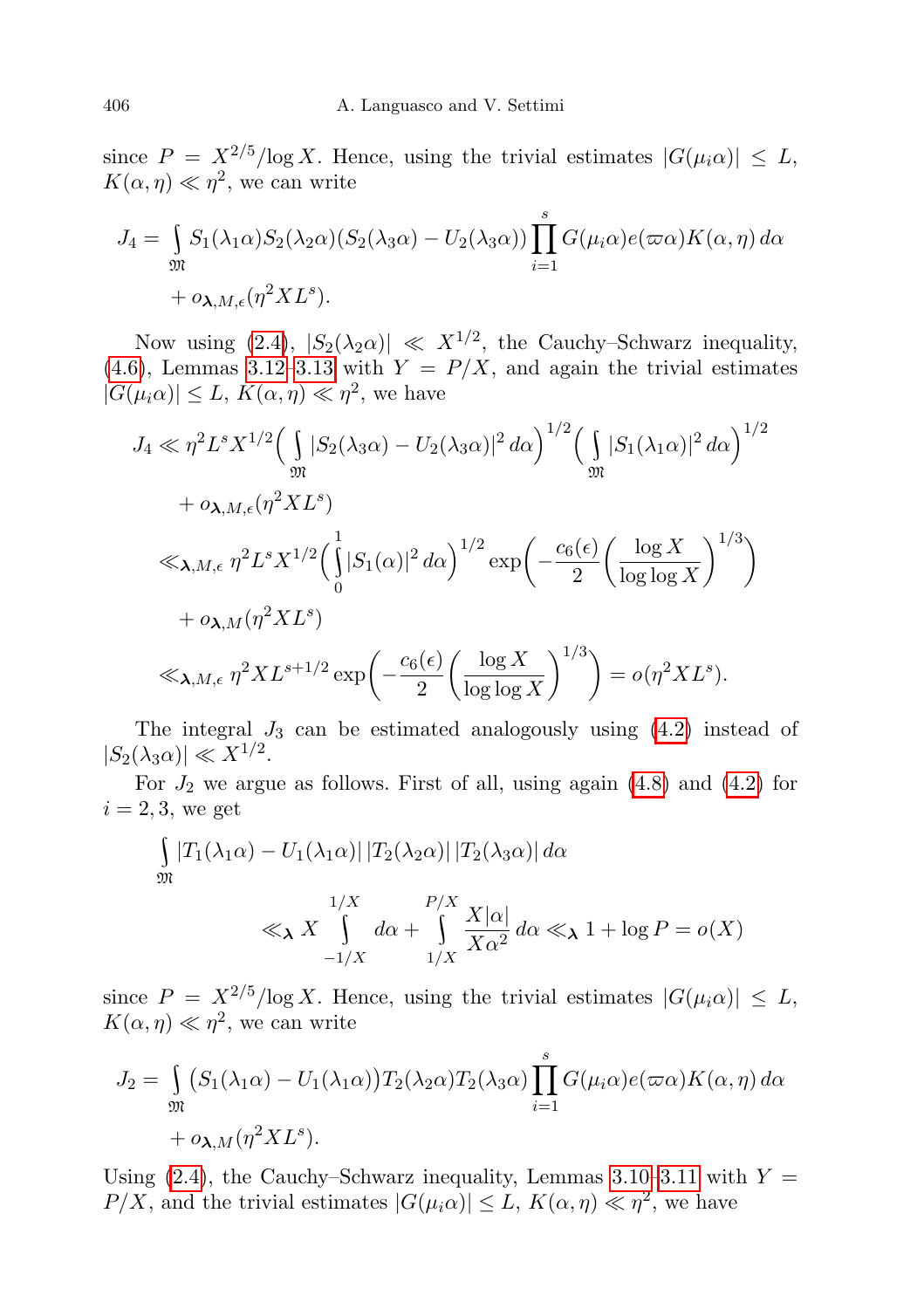A diophantine problem 407

$$
J_2 \ll \eta^2 L^s \Big( \int_{\mathfrak{M}} |S_1(\lambda_1 \alpha) - U_1(\lambda_1 \alpha)|^2 d\alpha \Big)^{1/2} \Big( \int_{\mathfrak{M}} |T_2(\lambda_2 \alpha) T_2(\lambda_3 \alpha)|^2 d\alpha \Big)^{1/2}
$$
  
+  $o_{\lambda,M}(\eta^2 X L^s)$   

$$
\ll_{\lambda,M,\epsilon} \eta^2 X L^s \exp\Big( -\frac{c_6(\epsilon)}{2} \Big( \frac{\log X}{\log \log X} \Big)^{1/3} \Big) + o_{\lambda,M}(\eta^2 X L^s)
$$
  
=  $o(\eta^2 X L^s),$ 

since, by [\(4.2\)](#page-19-2),  $\int_{\mathfrak{M}} |T_2(\lambda_2 \alpha) T_2(\lambda_3 \alpha)|^2 d\alpha \ll \chi X$ . Hence [\(4.5\)](#page-20-0) holds.

**Estimation of**  $J_1$ . Recalling that  $P = X^{2/5}/\log X$ , using [\(2.4\)](#page-4-5) and  $(4.1)–(4.3)$  $(4.1)–(4.3)$  $(4.1)–(4.3)$  we obtain

<span id="page-22-0"></span>
$$
(4.9)
$$

$$
J_1 = \sum_{1 \le m_1 \le L} \cdots \sum_{1 \le m_s \le L} \mathcal{J}(\mu_1 2^{m_1} + \cdots + \mu_s 2^{m_s} + \varpi, \eta) + \mathcal{O}_{\epsilon}(\eta^2 X^{1/5} L^{s+2}),
$$

where  $\mathcal{J}(u, \eta)$  is defined by

$$
\mathcal{J}(u,\eta) := \int_{\mathbb{R}} T_1(\lambda_1 \alpha) T_2(\lambda_2 \alpha) T_2(\lambda_3 \alpha) e(u\alpha) K(\alpha, \eta) d\alpha
$$
  
= 
$$
\frac{1}{4} \int_{\epsilon X}^{X} \int_{\epsilon X}^{X} \int_{\epsilon X} \widehat{K}(\lambda_1 u_1 + \lambda_2 u_2 + \lambda_3 u_3 + u, \eta) u_2^{-1/2} u_3^{-1/2} du_1 du_2 du_3
$$

and the second relation follows by  $(4.1)$ – $(4.2)$  and interchanging the integration order. We recall that  $\lambda_1 < 0$  and  $\lambda_2, \lambda_3 > 0$ . If  $|u| \leq \epsilon X$ , for

$$
\frac{X|\lambda_1|}{2(|\lambda_1|+\lambda_2+\lambda_3)} \leq u_2, u_3 \leq \frac{X|\lambda_1|}{|\lambda_1|+\lambda_2+\lambda_3},
$$

sufficiently large X and sufficiently small  $\epsilon$ , we get

$$
-\frac{\eta}{2} - (\lambda_2 u_2 + \lambda_3 u_3 + u) \le |\lambda_1| u_1 \le \eta/2 - (\lambda_2 u_2 + \lambda_3 u_3 + u).
$$

Hence there exists an interval for  $u_1$  of length  $\eta |\lambda_1|^{-1}$  and contained in  $[\epsilon X, X]$  such that  $\widehat{K}(\lambda_1u_1 + \lambda_2u_2 + \lambda_3u_3 + u, \eta) \geq \eta/2$ . So, letting  $b =$  $X|\lambda_1|/(|\lambda_1| + \lambda_2 + \lambda_3)$ , we can write

$$
\mathcal{J}(u,\eta) \ge \frac{\eta^2}{8|\lambda_1|} \Big(\int\limits_{b/2}^b v^{-1/2} dv\Big)^2 = \frac{(3 - 2\sqrt{2})\eta^2 X}{4(|\lambda_1| + \lambda_2 + \lambda_3)}.
$$

By the definition of L, we have  $|\mu_1 2^{m_1} + \cdots + \mu_s 2^{m_s} + \varpi| \leq \epsilon X$  for X sufficiently large. Hence by [\(4.9\)](#page-22-0) we obtain

$$
J_1 \ge \frac{(3 - 2\sqrt{2})\eta^2 X L^s}{4(|\lambda_1| + \lambda_2 + \lambda_3)} + \mathcal{O}_{\epsilon}(\eta^2 X^{1/5} L^{s+2}),
$$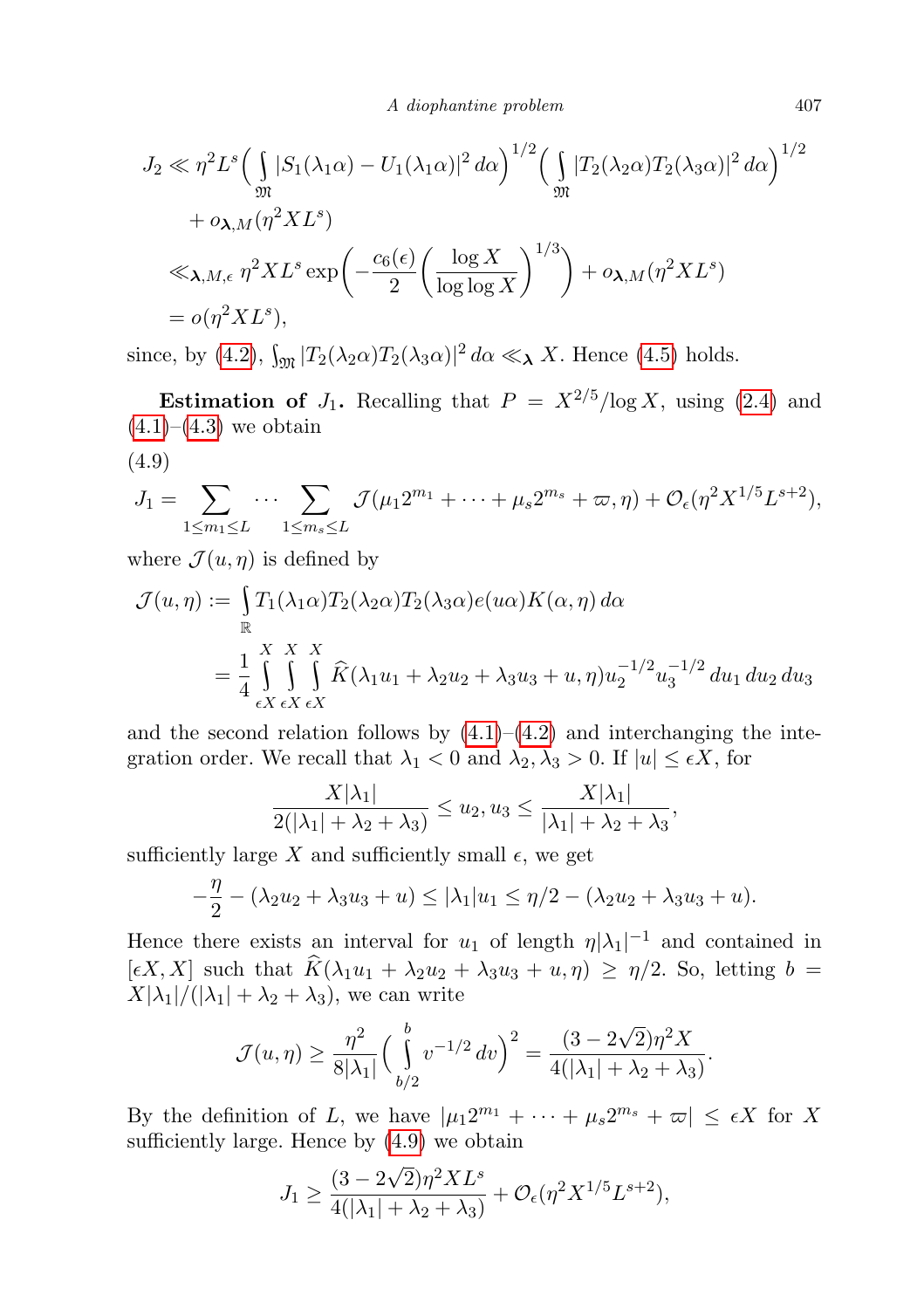thus proving [\(4.4\)](#page-20-3). Arguing analogously we can prove the case  $\lambda_1, \lambda_2 < 0$ ,  $\lambda_3 > 0$ .

**5. The trivial arc.** Recalling [\(2.4\)](#page-4-5), the trivial estimate  $|G(\mu_i \alpha)| \leq L$ and using twice the Cauchy–Schwarz inequality, we get

$$
|I(X; t)| \ll L^{s} \left(\int_{L^{2}}^{+\infty} |S_{1}(\lambda_{1}\alpha)|^{2} K(\alpha, \eta) d\alpha\right)^{1/2} \times \left(\int_{L^{2}}^{+\infty} |S_{2}(\lambda_{2}\alpha)|^{4} K(\alpha, \eta) d\alpha\right)^{1/4} \left(\int_{L^{2}}^{+\infty} |S_{2}(\lambda_{3}\alpha)|^{4} K(\alpha, \eta) d\alpha\right)^{1/4}.
$$

By  $(2.2)$  and making a change of variable, we have, for  $i = 2, 3$ ,

$$
\int_{L^2}^{+\infty} |S_2(\lambda_i \alpha)|^4 K(\alpha, \eta) d\alpha \ll \sqrt{\int_{\lambda_i L^2}^{+\infty} \frac{|S_2(\alpha)|^4}{\alpha^2} d\alpha}
$$
\n
$$
\ll \sum_{n \ge \lambda_i L^2} \frac{1}{(n-1)^2} \int_{n-1}^{n} |S_2(\alpha)|^4 d\alpha \ll \sqrt{L}^{-2} \int_{0}^{1} |S_2(\alpha)|^4 d\alpha \ll \sqrt{\Delta} M, \epsilon X,
$$

by [\(4.7\)](#page-20-4). Moreover, arguing analogously,

$$
\int_{L^2}^{+\infty} |S_1(\lambda_1\alpha)|^2 K(\alpha, \eta) d\alpha \ll \sqrt{\int_{|\lambda_1|L^2}^{+\infty} \frac{|S_1(\alpha)|^2}{\alpha^2} d\alpha}
$$
\n
$$
\ll \sum_{n \ge |\lambda_1|L^2} \frac{1}{(n-1)^2} \int_{n-1}^{n} |S_1(\alpha)|^2 d\alpha \ll \sqrt{L^{-2} \int_{0}^{1} |S_1(\alpha)|^2 d\alpha} \ll \sqrt{\lambda M} \int_{\log X}^{+\infty},
$$

by  $(4.6)$ . Hence  $(2.7)$  holds.

## 6. The minor arc. Recalling first

$$
I(X; \mathfrak{m}) = \int_{\mathfrak{m}} S_1(\lambda_1 \alpha) S_2(\lambda_2 \alpha) S_2(\lambda_3 \alpha) \prod_{i=1}^s G(\mu_i \alpha) e(\varpi \alpha) K(\alpha, \eta) d\alpha,
$$

and letting  $c \in (0, 1)$  be chosen later, we first split m as  $m_1 \sqcup m_2$ , where  $m_2$ is the set of  $\alpha \in \mathfrak{m}$  such that  $|G(\mu_i \alpha)| > \nu(c)L$  for some  $i \in \{1, \ldots, s\}$ , and  $\nu(c)$  is defined in Lemma [3.9.](#page-10-0) We will choose c to get  $|I(X; \mathfrak{m}_2)| = o(\eta X)$ , since, again by Lemma [3.9,](#page-10-0) we know that  $|\mathfrak{m}_2| \ll_{M,\epsilon} sL^2X^{-c}$ .

To this end, we first use the trivial estimates  $|G(\mu_i \alpha)| \leq L$  and  $K(\alpha, \eta)$  $\ll \eta^2$  and Lemma [3.8](#page-9-2) (assuming, without any loss of generality, that  $V(\alpha)$ )  $|S_2(\lambda_2\alpha)|$ . Then, using twice the Cauchy–Schwarz inequality and  $(4.6)$ – [\(4.7\)](#page-20-4), we get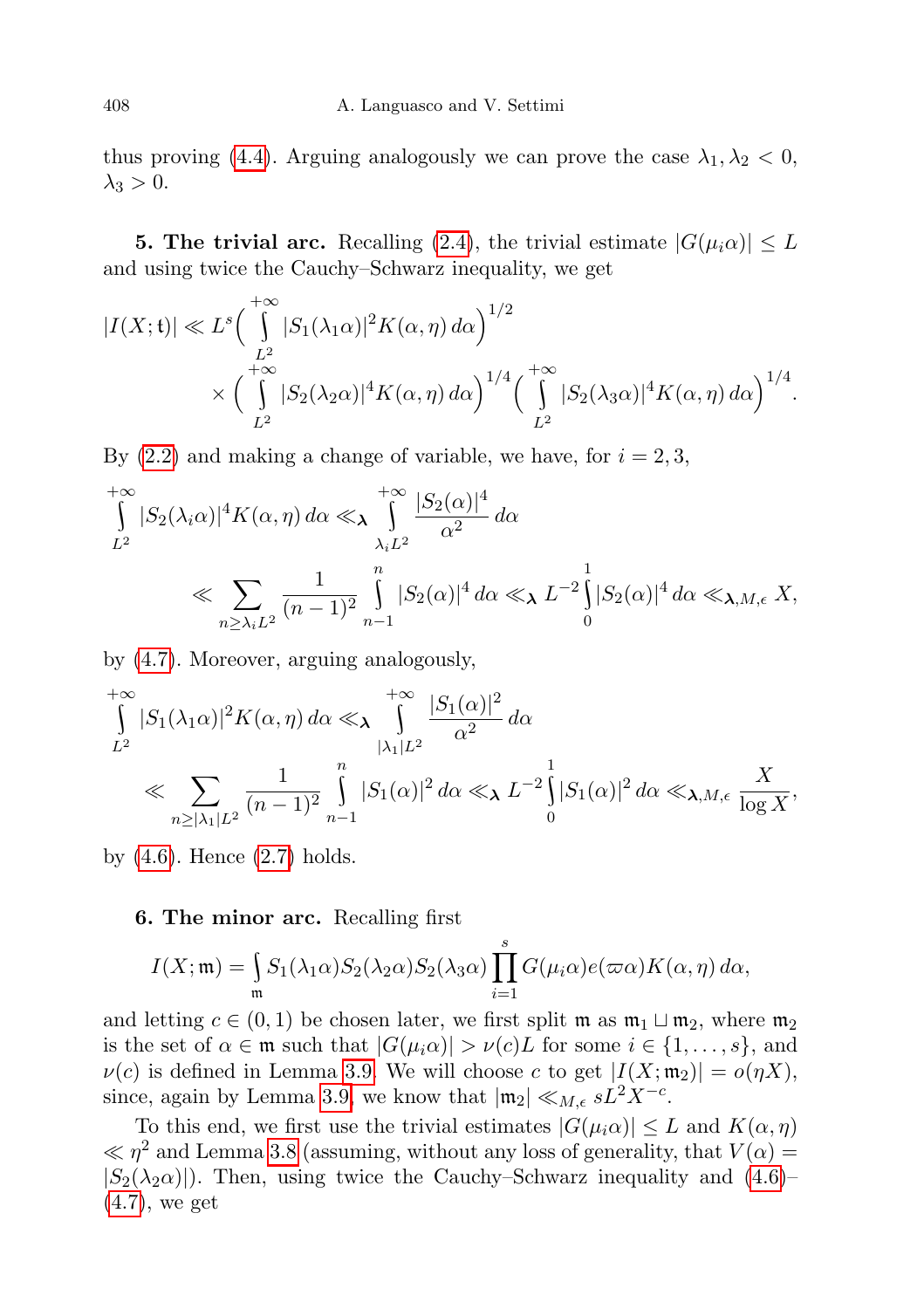$$
|I(X; \mathfrak{m}_2)| \leq \eta^2 L^s \Big( \sup_{\alpha \in \mathfrak{m}} |V(\alpha)| \Big) \Big( \int_{\mathfrak{m}_2} |S_1(\lambda_1 \alpha) S_2(\lambda_3 \alpha)| d\alpha \Big)
$$
  
\$\ll \eta^2 L^s X^{7/16 + \epsilon} |\mathfrak{m}\_2|^{1/4} \Big( \int\_{\mathfrak{m}\_2} |S\_1(\lambda\_1 \alpha)|^2 d\alpha \Big)^{1/2} \Big( \int\_{\mathfrak{m}\_2} |S\_2(\lambda\_3 \alpha)|^4 d\alpha \Big)^{1/4}\$  
\$\ll \chi \eta^2 L^s X^{7/16 + \epsilon} |\mathfrak{m}\_2|^{1/4} \Big( L^2 \int\_0^1 |S\_1(\alpha)|^2 d\alpha \Big)^{1/2} \Big( L^2 \int\_0^1 |S\_2(\alpha)|^4 d\alpha \Big)^{1/4}\$  
\$\ll \chi\_{\lambda, M, \epsilon} s^{1/4} \eta^2 L^{s+3} X^{19/16 + \epsilon - c/4},

where  $X = q^2$  and q is the denominator of a convergent of the continued fraction for  $\lambda_2/\lambda_3$ . Taking  $c = 3/4 + 10^{-20}$  and using [\(3.8\)](#page-10-1), we get, for  $\nu = 0.8844472132$  and a sufficiently small  $\epsilon > 0$ ,

<span id="page-24-0"></span>(6.1) 
$$
|I(X; \mathfrak{m}_2)| = o(\eta X).
$$

We remark that neither the result of Kumchev [\[14\]](#page-25-18) nor the approach of Cook, Fox and Harman (see  $[2], [3], [10]$  $[2], [3], [10]$  $[2], [3], [10]$  $[2], [3], [10]$  $[2], [3], [10]$ ) seem to give any improvement of the previous estimates.

Now we evaluate the contribution of  $m_1$ . Using the Cauchy–Schwarz inequality, and Lemmas [3.3](#page-5-2) and [3.6,](#page-6-0) we have

<span id="page-24-1"></span>(6.2) 
$$
|I(X; \mathfrak{m}_1)| \leq (\nu L)^{s-3} \left( \int_{\mathfrak{m}} |S_1(\lambda_1 \alpha) G(\mu_1 \alpha)|^2 K(\alpha, \eta) d\alpha \right)^{1/2}
$$

$$
\times \left( \int_{\mathfrak{m}} |S_2(\lambda_2 \alpha) G(\mu_2 \alpha)|^4 K(\alpha, \eta) d\alpha \right)^{1/4}
$$

$$
\times \left( \int_{\mathfrak{m}} |S_2(\lambda_3 \alpha) G(\mu_3 \alpha)|^4 K(\alpha, \eta) d\alpha \right)^{1/4}
$$

$$
< \nu^{s-3} C(q_1, q_2, q_3, \epsilon) \eta X L^s,
$$

where  $C(q_1, q_2, q_3, \epsilon)$  is defined as in [\(1.3\)](#page-1-1).

Hence, by  $(6.1)$ – $(6.2)$ , for X sufficiently large we finally get

 $|I(X; \mathfrak{m})| < (0.8844472132)^{s-3} C(q_1, q_2, q_3, \epsilon) \eta X L^s.$ 

This means that [\(2.8\)](#page-4-8) holds with  $c_2(s) = (0.8844472132)^{s-3} C(q_1, q_2, q_3, \epsilon)$ .

**7. Proof of the Theorem.** We have to verify that there is an  $s_0 \in \mathbb{N}$ such that [\(2.9\)](#page-4-3) holds for X sufficiently large, where  $X = q^2$  and q is the denominator of a convergent of the continued fraction for  $\lambda_2/\lambda_3$ . Combining the inequalities [\(2.6\)](#page-4-2)–[\(2.8\)](#page-4-8), where  $c_2(s) = (0.8844472132)^{s-3}C(q_1, q_2, q_3, \epsilon)$ , we conclude that [\(2.9\)](#page-4-3) holds for  $s \geq s_0$  where  $s_0$  defined in [\(1.2\)](#page-1-0).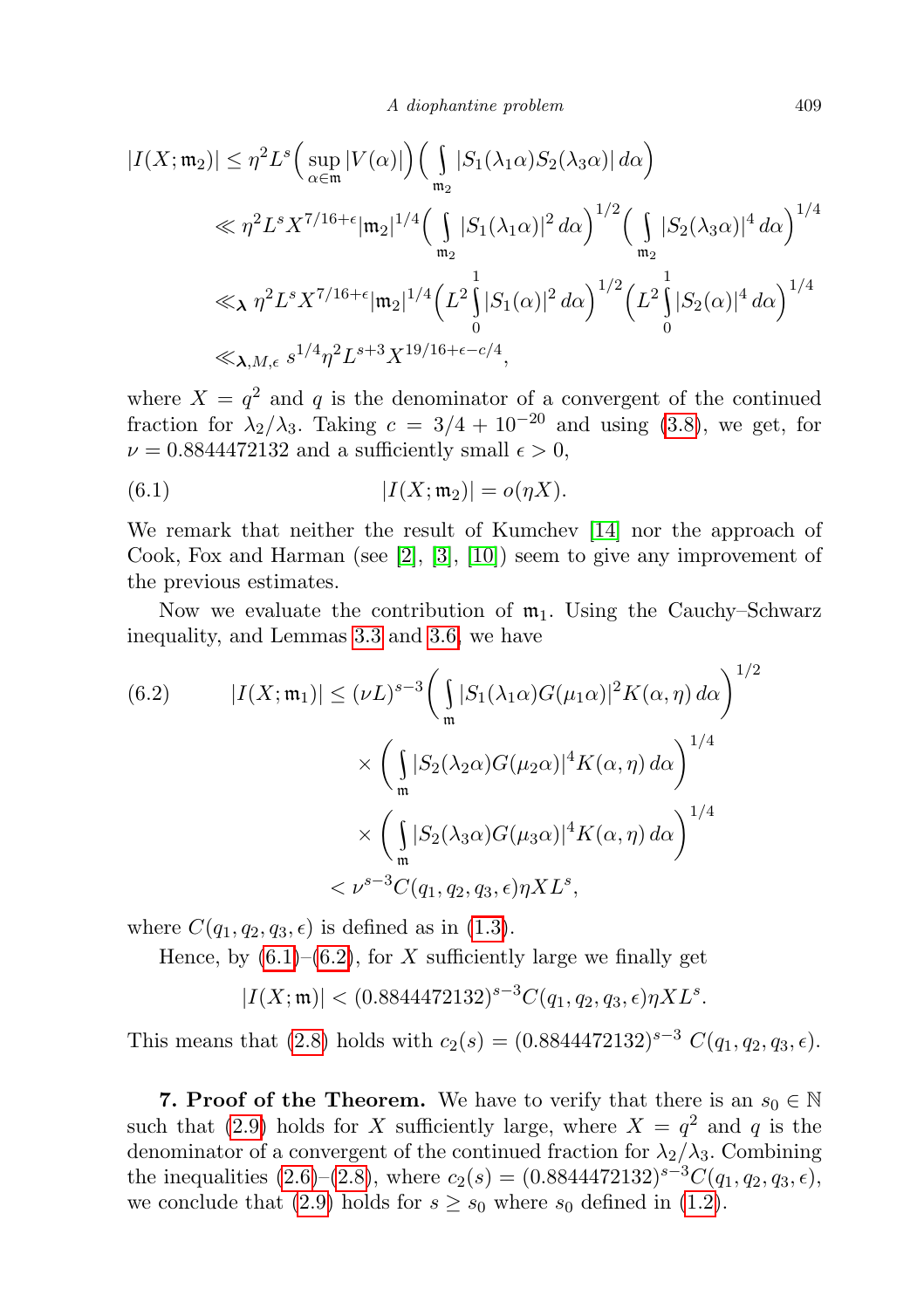Acknowledgements. This research was partially supported by the PRIN 2008 grant LMSMTY 005. We would like to thank the anonymous referee for his/her suggestions.

### References

- <span id="page-25-6"></span>[1] J. Brüdern, R. J. Cook, and A. Perelli, The values of binary linear forms at prime arguments, in: Sieve Methods, Exponential Sums, and their Applications in Number Theory, G. R. H. Greaves et al. (eds.), Cambridge Univ. Press, 1997, 87–100.
- <span id="page-25-19"></span>[\[2\]](http://dx.doi.org/10.1112/S002557930001439X) R. J. Cook and A. Fox, The values of ternary quadratic forms at prime arguments, Mathematika 48 (2001), 137–149.
- <span id="page-25-7"></span>[\[3\]](http://dx.doi.org/10.1216/rmjm/1181069409) R. J. Cook and G. Harman, The values of additive forms at prime arguments, Rocky Mountain J. Math. 36 (2006), 1153–1164.
- <span id="page-25-16"></span>[4] H. Davenport, *Multiplicative Number Theory*, 3rd ed., Springer, 2000.
- <span id="page-25-15"></span>[\[5\]](http://dx.doi.org/10.1007/BF01403187) P. X. Gallagher, A large sieve density estimate near  $\sigma = 1$ , Invent. Math. 11 (1970), 329–339.
- <span id="page-25-0"></span>[\[6\]](http://dx.doi.org/10.1007/BF01390190) P. X. Gallagher, Primes and powers of 2, Invent. Math. 29 (1975), 125–142.
- <span id="page-25-13"></span>[\[7\]](http://dx.doi.org/10.1112/plms/s3-42.2.252) A. Ghosh, The distribution of  $\alpha p^2$  modulo 1, Proc. London Math. Soc. 42 (1981), 252–269.
- <span id="page-25-14"></span>[8] X. Gourdon and P. Sebah, Some constants from number theory, [http://numbers.](http://numbers.computation.free.fr/Constants/Miscellaneous/constantsNumTheory.html) [computation.free.fr/Constants/Miscellaneous/constantsNumTheory.html,](http://numbers.computation.free.fr/Constants/Miscellaneous/constantsNumTheory.html) 2001.
- <span id="page-25-5"></span>[\[9\]](http://dx.doi.org/10.1112/jlms/s2-44.2.218) G. Harman, Diophantine approximation by prime numbers, J. London Math. Soc. 44 (1991), 218–226.
- <span id="page-25-20"></span>[\[10\]](http://dx.doi.org/10.1112/S0025579300015527) G. Harman, The values of ternary quadratic forms at prime arguments, Mathematika 51 (2004), 83–96.
- <span id="page-25-3"></span>[11] D. R. Heath-Brown and J.-C. Puchta, Integers represented as a sum of primes and powers of two, Asian J. Math. 6 (2002), 535–565.
- <span id="page-25-9"></span>[\[12\]](http://dx.doi.org/10.1093/qmath/os-9.1.68) L. K. Hua, Some results in the additive prime number theory, Quart. J. Math. Oxford 9 (1938), 68–80.
- <span id="page-25-17"></span>[13] A. Ivić, *The Riemann Zeta-Function*, Wiley, 1985.
- <span id="page-25-18"></span>[\[14\]](http://dx.doi.org/10.1307/mmj/1156345592) A. V. Kumchev, On Weyl sums over primes and almost primes, Michigan Math. J. 54 (2006), 243–268.
- <span id="page-25-4"></span>[\[15\]](http://dx.doi.org/10.1112/blms/bdm062) A. Languasco, J. Pintz, and A. Zaccagnini, On the sum of two primes and k powers of two, Bull. London Math. Soc. 39 (2007), 771–780.
- <span id="page-25-8"></span>[\[16\]](http://dx.doi.org/10.4064/aa145-2-7) A. Languasco and A. Zaccagnini, On a Diophantine problem with two primes and s powers of two, Acta Arith. 145 (2010), 193–208.
- <span id="page-25-1"></span>[17] H. Li, The number of powers of 2 in a representation of large even integers by sums of such powers and two primes, Acta Arith. 92 (2000), 229–237.
- <span id="page-25-2"></span>[\[18\]](http://dx.doi.org/10.4064/aa96-4-7) H. Li, The number of powers of 2 in a representation of large even integers by sums of such powers and two primes (II), Acta Arith. 96 (2001), 369–379.
- <span id="page-25-10"></span>[\[19\]](http://dx.doi.org/10.4064/aa125-4-6) H. Li, Four prime squares and powers of 2, Acta Arith. 125 (2006), 383–391.
- <span id="page-25-11"></span>[\[20\]](http://dx.doi.org/10.4064/aa128-3-3) H. Li, Representation of odd integers as the sum of one prime, two squares of primes and powers of 2, Acta Arith. 128 (2007), 223–233.
- <span id="page-25-12"></span>[21] W. P. Li and T. Z. Wang, Diophantine approximation by a prime, squares of two primes and powers of two, Pure Appl. Math. (Xi'an) 21 (2005), 295–299 (in Chinese).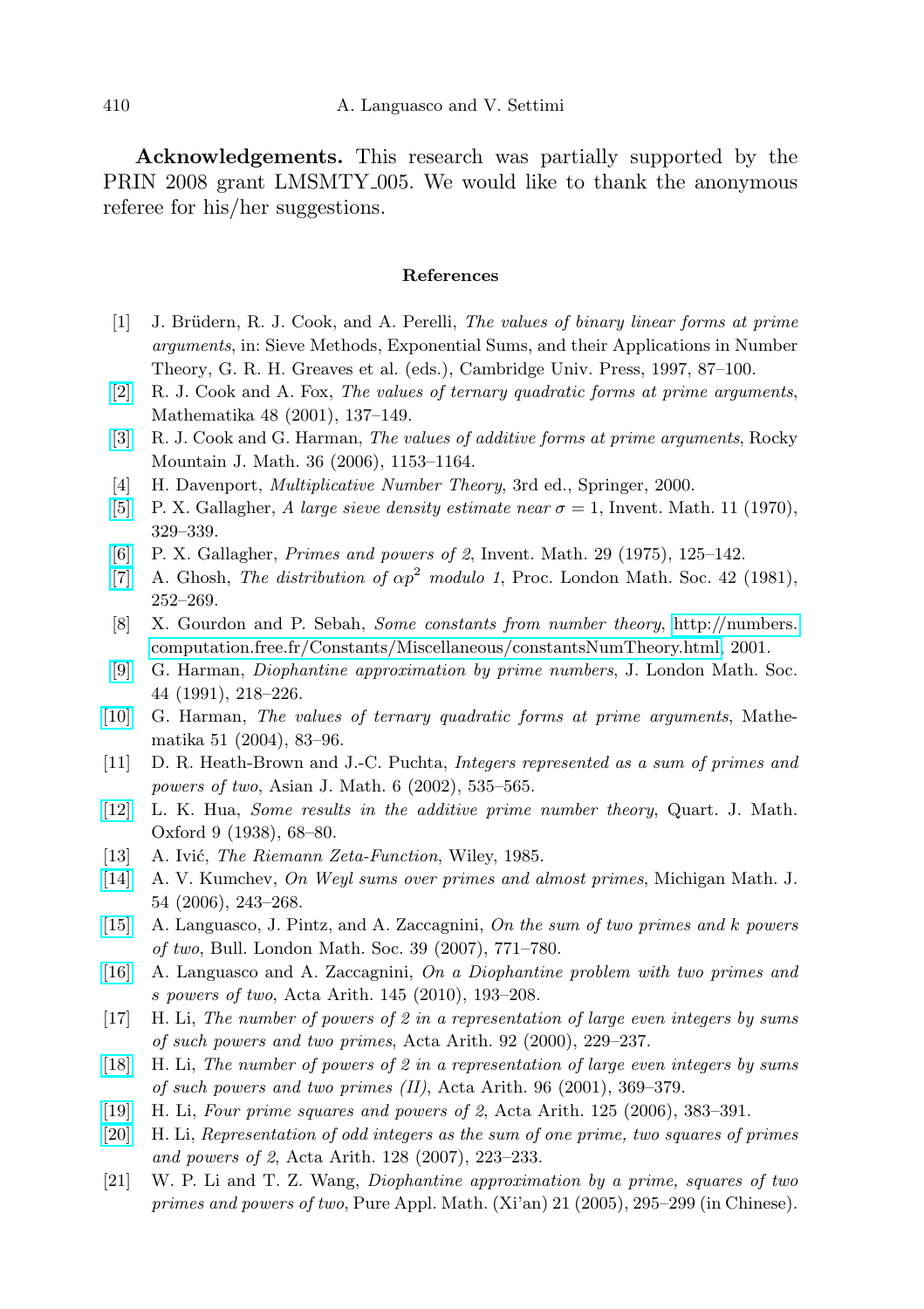- <span id="page-26-17"></span>[22] W. P. Li and T. Z. Wang, Diophantine approximation with four squares of primes and powers of two, Chinese Quart. J. Math. 22 (2007), 166–174.
- <span id="page-26-0"></span>[23] Y. V. Linnik, Prime numbers and powers of two, Trudy Mat. Inst. Steklova 38 (1951), 151–169 (in Russian).
- <span id="page-26-1"></span>[24] Y. V. Linnik, Addition of prime numbers with powers of one and the same number, Mat. Sb. 32 (1953), 3–60 (in Russian).
- <span id="page-26-12"></span>[\[25\]](http://dx.doi.org/10.1006/jnth.1999.2500) J. Liu and M.-C. Liu, Representation of even integers as sums of squares of primes and powers of 2, J. Number Theory 83 (2000), 202–225.
- <span id="page-26-2"></span>[26] J. Liu, M.-C. Liu, and T. Z. Wang, The number of powers of 2 in a representation of large even integers (I), Sci. China Ser. A 41 (1998), 386–397.
- <span id="page-26-3"></span>[\[27\]](http://dx.doi.org/10.1007/BF02882266) J. Liu, M.-C. Liu, and T. Z. Wang, The number of powers of 2 in a representation of large even integers (II), Sci. China Ser. A 41 (1998), 1255–1271.
- <span id="page-26-4"></span>[\[28\]](http://dx.doi.org/10.5802/jtnb.242) J. Liu, M.-C. Liu, and T. Z. Wang, On the almost Goldbach problem of Linnik, J. Théor. Nombres Bordeaux 11 (1999), 133-147.
- <span id="page-26-11"></span>[\[29\]](http://dx.doi.org/10.4064/aa114-1-4) J. Liu and G. Lü, Four squares of primes and  $165$  powers of 2, Acta Arith. 114 (2004), 55–70.
- <span id="page-26-10"></span>[\[30\]](http://dx.doi.org/10.1016/j.jnt.2004.04.011) J. Liu, T. D. Wooley, and G. Yu, The quadratic Waring–Goldbach problem, J. Number Theory 107 (2004), 298–321.
- <span id="page-26-21"></span>[\[31\]](http://dx.doi.org/10.4064/aa115-2-1) T. Liu, Representation of odd integers as the sum of one prime, two squares of primes and powers of 2, Acta Arith. 115 (2004), 97–118.
- <span id="page-26-14"></span>[\[32\]](http://dx.doi.org/10.4064/aa145-2-6) Z. Liu and G. Lü, Eight cubes of primes and powers of 2, Acta Arith. 145 (2010), 171–192.
- <span id="page-26-13"></span>[33] G. Lü and H. Sun, Integers represented as the sum of one prime, two squares of primes and powers of 2, Proc. Amer. Math. Soc. 137 (2009), 1185–1191.
- <span id="page-26-6"></span>[34] H. L. Montgomery and R. C. Vaughan, The exceptional set in Goldbach's problem, Acta Arith. 27 (1975), 353–370.
- <span id="page-26-9"></span>[35] S. T. Parsell, Diophantine approximation with primes and powers of two, New York J. Math. 9 (2003), 363–371.
- <span id="page-26-7"></span>[36] J. Pintz, Recent results on the Goldbach conjecture, in: Elementare und analytische Zahlentheorie, Schr. Wiss. Ges. Johann Wolfgang Goethe Univ. Frankfurt am Main, 20, Franz Steiner Verlag, Stuttgart, 2006, 220–254.
- <span id="page-26-5"></span>[\[37\]](http://dx.doi.org/10.4064/aa109-2-6) J. Pintz and I. Z. Ruzsa, On Linnik's approximation to Goldbach's problem, I, Acta Arith. 109 (2003), 169–194.
- <span id="page-26-18"></span>[38] G. J. Rieger, Über die Summe aus einem Quadrat und einem Primzahlquadrat, J. Reine Angew. Math. 231 (1968), 89–100.
- <span id="page-26-15"></span>[39] J. B. Rosser and L. Schoenfeld, Approximate formulas for some functions of prime numbers, Illinois J. Math. 6 (1962), 64–94.
- <span id="page-26-20"></span>[40] B. Saffari and R. C. Vaughan, On the fractional parts of  $x/n$  and related sequences. II, Ann. Inst. Fourier (Grenoble) 27 (1977), no. 2, 1–30.
- <span id="page-26-16"></span>[41] P. Solé and M. Planat, Extreme values of the Dedekind  $\psi$  function, J. Combin. Number Theory 3 (2011), 1–6.
- <span id="page-26-19"></span>[42] The PARI Group, Bordeaux, PARI/GP, version 2.3.5, http://pari.math. u-bordeaux.fr/, 2010.
- <span id="page-26-8"></span>[\[43\]](http://dx.doi.org/10.1112/plms/s3-28.2.373) R. C. Vaughan, Diophantine approximation by prime numbers. I, Proc. London Math. Soc. 28 (1974), 373–384.